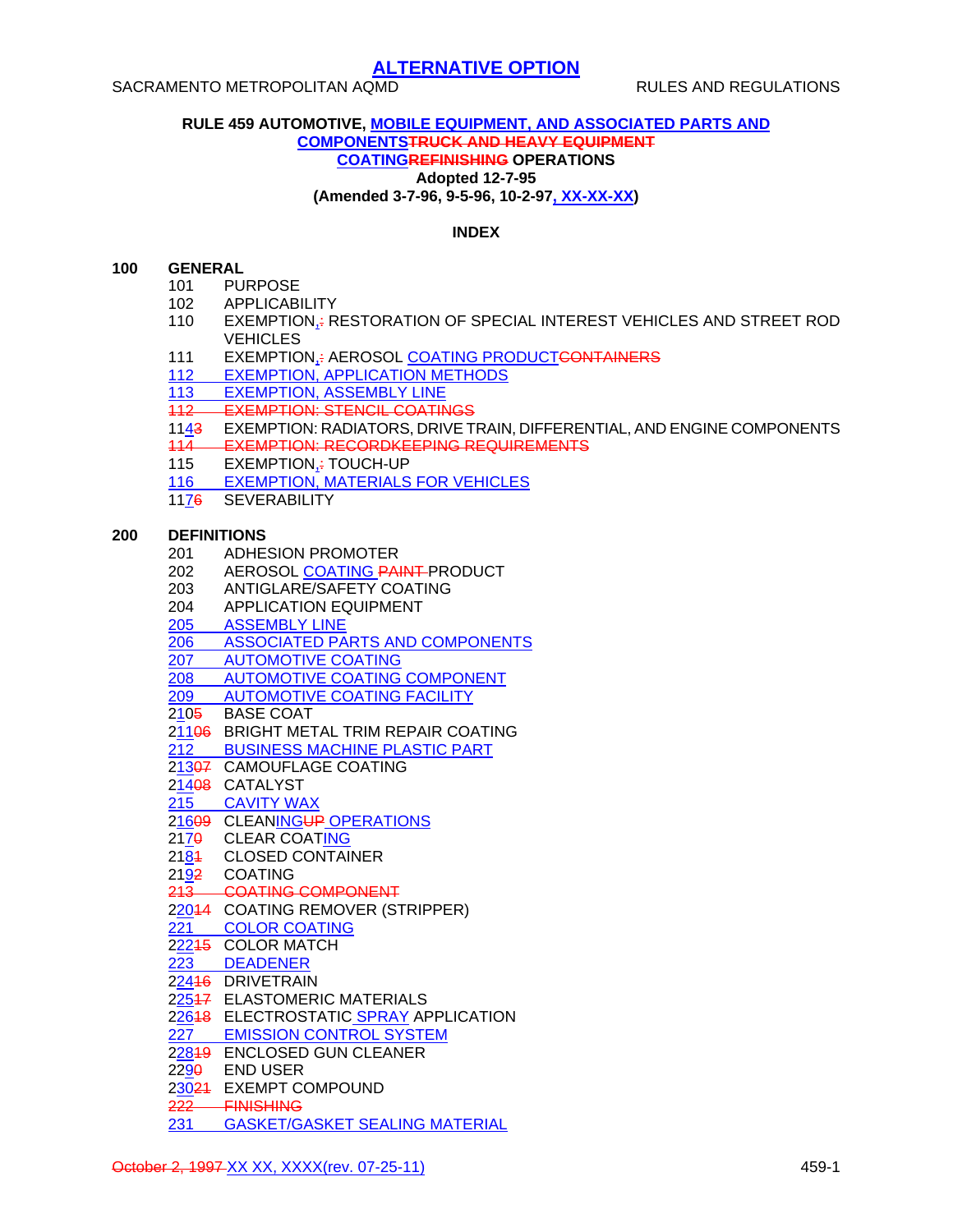|                  | 232 GRAPHIC ARTS OPERATION                                   |
|------------------|--------------------------------------------------------------|
|                  | 23323 GROUND COAT                                            |
|                  | 23424 GROUP I VEHICLES                                       |
|                  | 23525 GROUP II VEHICLES                                      |
|                  | 23626 HEAVY DUTY TRUCK                                       |
|                  | 227 HIGH SOLIDS COATING                                      |
|                  | 23728 HIGH-VOLUME,- LOW-PRESSURE (HVLP) EQUIPMENTAPPLICATORS |
|                  | 23829 IMPACT-RESISTANT COATING                               |
|                  | 2390 LIGHT/MEDIUM DUTY VEHICLES                              |
|                  | 24034 LOW-VOLUME, LOW-PRESSURE (LVLP) EQUIPMENTSPRAY GUN     |
|                  |                                                              |
|                  | 241 LUBRICATING WAX/COMPOUND                                 |
|                  | 24232 METALLIC/IRIDESCENT COLOR COATINGTOPCOAT               |
|                  | 24333 MID COAT                                               |
|                  | 24434 MILITARY VEHICLE                                       |
|                  | 245 MISCELLANEOUS PLASTIC PARTS AND PRODUCTS                 |
|                  | 24635 MOBILE EQUIPMENT                                       |
|                  | 247 MOTOR VEHICLE                                            |
|                  | 248 MULTI-COLOR COATING                                      |
|                  | 24936 MULTI-STAGE TOPCOAT SYSTEM                             |
|                  | 250 ORIGINAL EQUIPMENT MANUFACTURING PLANT                   |
|                  | 251 PERMANENTLY LABELED                                      |
|                  | 252 PLEASURE CRAFT                                           |
|                  | 25337 PRECOAT                                                |
|                  | 25438 PRETREATMENT COATINGWASH PRIMER                        |
|                  | 25539 PRIMER                                                 |
|                  | 25640 PRIMER SEALER                                          |
|                  | 241 PRIMER SURFACER                                          |
|                  | 242 REFINISHING                                              |
|                  | 243 RUBBERIZED ASPHALTIC UNDERBODY COATING                   |
|                  | 257 SINGLE-STAGE COATING                                     |
|                  | 258 SOLVENT                                                  |
|                  | 25944 SPECIALTY COATINGS                                     |
|                  | 260 SPOT REPAIR                                              |
|                  |                                                              |
|                  | 26245 STATIONARY SOURCE                                      |
|                  | 246 STENCIL COATING                                          |
|                  | 26347 SURFACE PREPARATION                                    |
|                  | 26448 TEMPORARY PROTECTIVE COATING                           |
|                  | 26549 TOPCOAT                                                |
| 266              | <b>TRANSFER EFFICIENCY</b>                                   |
| 267              | <b>TRANSPORTATION PLASTIC PART</b>                           |
| 268              | <b>TRUCK BED LINER COATING</b>                               |
| 269              | <b>UNDERBODY COATING</b>                                     |
|                  | 27050 UNIFORM FINISH COATINGBLENDERS                         |
|                  | 27154 UTILITY BODY                                           |
|                  | 27252 VENDOR                                                 |
|                  | 27353 VOLATILE ORGANIC COMPOUND (VOC)                        |
|                  | 27454 VOLATILE ORGANIC COMPOUND AS APPLIED                   |
|                  | 27555 WELD-THROUGH PRIMER                                    |
|                  |                                                              |
| <b>STANDARDS</b> |                                                              |
| 301              | <b>VEHICLE COATING LIMITS, PHASE I</b>                       |
|                  | 302 VEHICLE COATING LIMITS, PHASE II                         |
| 303              | <b>VEHICLE MATERIAL LIMITS</b>                               |
| 3043             | <b>MOST RESTRICTIVE VOC LIMIT</b>                            |
|                  |                                                              |

**300**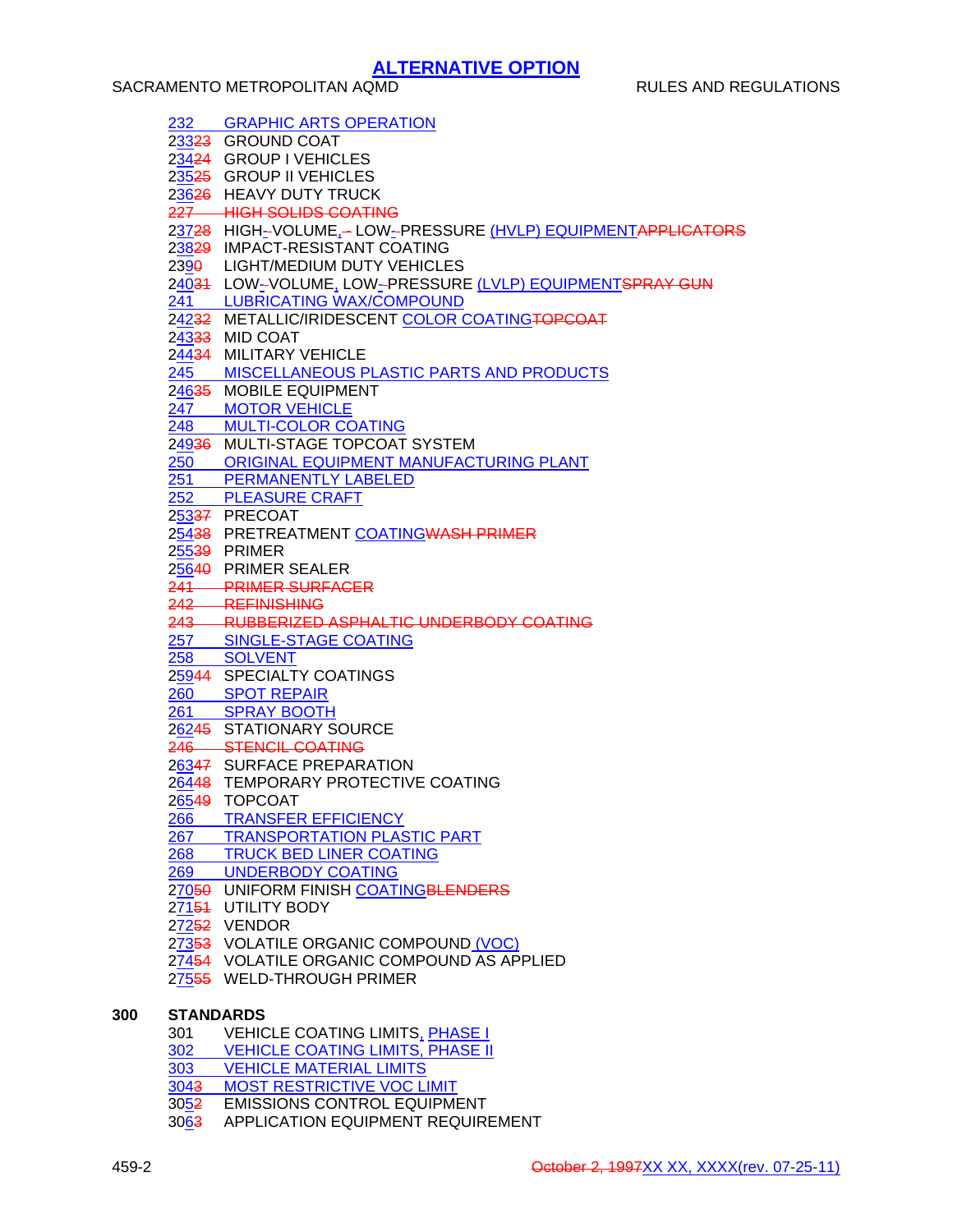### SACRAMENTO METROPOLITAN AQMD **RULES AND REGULATIONS**

- 3074 PROHIBITION OF SPECIFICATION
- 3085 PROHIBITION OF SALE OR MANUFACTURE
- 3096 PROHIBITION OF POSSESSION
- 31007 SURFACE PREPARATION, SOLVENT, CLEANINGUP OPERATIONS, AND STORAGE REQUIREMENTS
- 31108 COATING REMOVER (STRIPPER) REQUIREMENTS
- 31209 SPECIALTY COATING LIMITATION
- 313<del>0</del> PRECOAT LIMITATION

### **400 ADMINISTRATIVE REQUIREMENTS**

- 401 PRODUCT INFORMATION SHEET REQUIREMENTS
- 402 PRODUCT DATA SHEET REQUIREMENTS
- 403 LABELING REQUIREMENTS
- 4042 OPERATION AND MAINTENANCE PLAN
- 4053 PROCEDURE FOR PROCESSING OPERATION AND MAINTENANCE PLAN
- 406 COMPLIANCE SCHEDULE
- 40764 DETERMINATION OF VOLATILE ORGANIC COMPOUND MASS EMISSION RATE AND PERCENT CONTROL EFFICIENCY
- 40875 DETERMINATION OF OVERALL SYSTEM EFFICIENCY
- 40986 DETERMINATION OF VOLATILE ORGANIC COMPOUNDS REGULATORY CONTENT OF A COATING, LESS WATER AND EXEMPT COMPOUNDS (VOC REGULATORY)
- 41009 DETERMINATION OF VOLATILE ORGANIC COMPOUNDS ACTUAL CONTENT OF A COATING (VOC ACTUAL)
- 41107 DETERMINATION OF VOLATILE ORGANIC COMPOUNDS ACTUAL CONTENT OF COATING REMOVERS (STRIPPERS), AND SOLVENTS, SURFACE PREPARATION MATERIAL, CLEANUP MATERIAL

### **500 MONITORING AND RECORDS**

501 SALES RECORDS<br>501 RECORDKEEPING

- 501 RECORDKEEPING FOR PROHIBITION OF SALE OR MANUFACTURE<br>502 RECORDKEEPING FOR END USERS
- RECORDKEEPING FOR END USERS
- 503 DURATION OF RECORDS
- 5043 TEST METHODS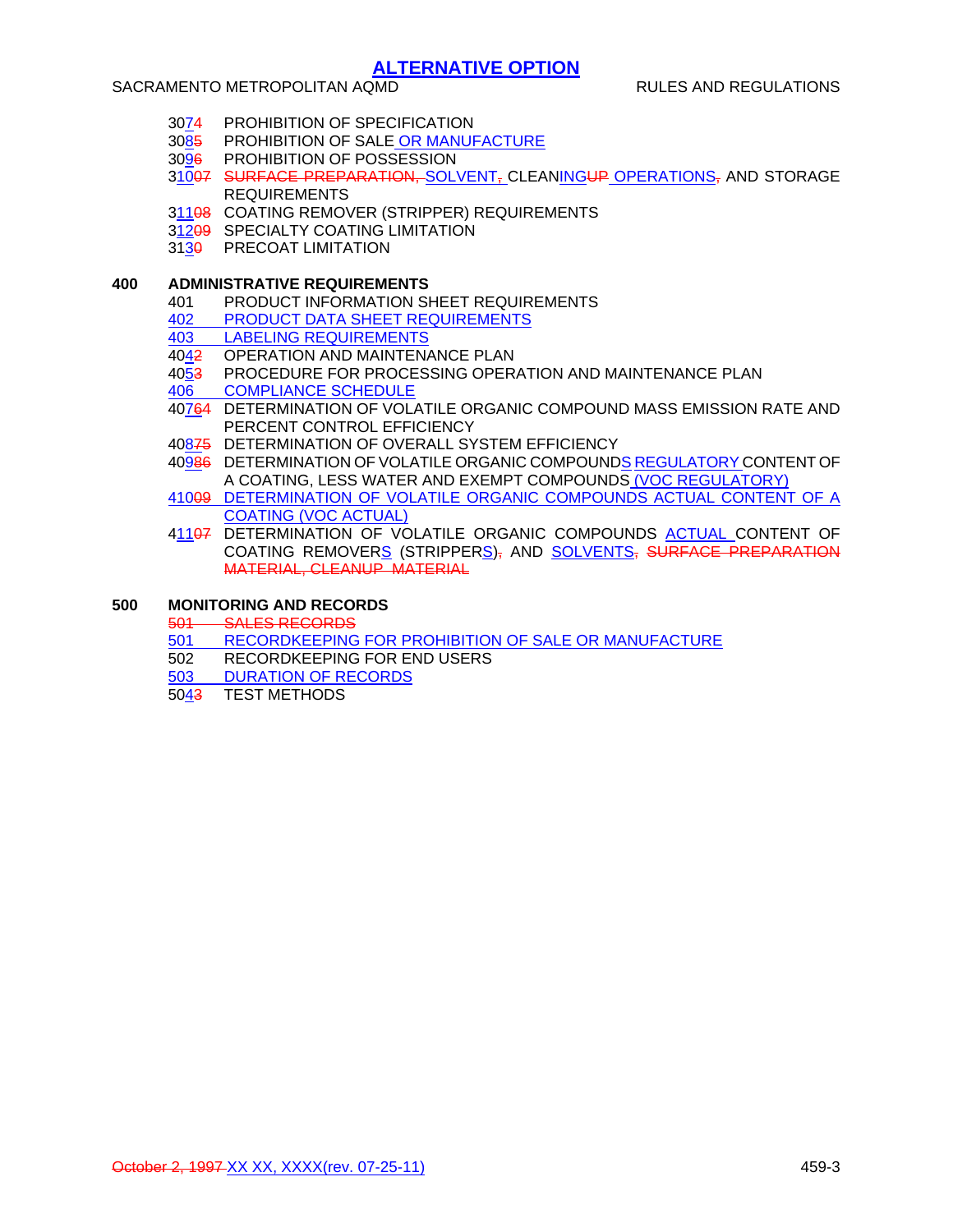### **100 GENERAL**

- 101 **PURPOSE:** To limit the emission of volatile organic compounds into the atmosphere from coatings and solvents associated with the coating of motor vehicles, mobile equipment and associated parts and componentsautomotive, truck, or heavy equipment finishing or refinishing as defined in this rule.
- 102 **APPLICABILITY:** The provisions of this rule shall apply to any person who supplies, sells, offers for sale, manufactures, or distributes any automotive coating or associated solvent for use within the District, as well as any person who uses, applies, or solicits the use or application of any automotive coating or associated solvent the finishing or refinishing of Group I and Group II vehicles, their parts or components, as defined in this rule, and to the sale of coatings for finishing or refinishing of such vehicles, their parts or components, by any person for use within the District. The provisions of Rule 441, Organic Solvents, shall not apply to persons using automotive coatings and solvents subject to this rule. Such operations as specified in this section.
- 110 **EXEMPTION,: RESTORATIONS OF SPECIAL INTEREST VEHICLES AND STREET ROD VEHICLES:** Prior to (six months after date of adoption), Tthe requirements of Sections 301, 31007.3, and 31007.54 shall not apply to coatings and surface preparation and cleanup materials used in the restoration of special interest vehicles as defined in Section 5051(b) of Division 3 of the California Vehicle Code or street rod vehicles as defined in Section 5051(d) of Division 3 of the California Vehicle Code providing that the total usage of these coatings (including, but not limited to thinners, reducers, hardeners, retarders and catalysts), coating removers (strippers), surface preparation materials, and cleanup material does not exceed 10 gallons in a calendar year. The recordkeeping requirements in Section 502.32 shall apply to the coating of special interest vehicles as defined in Section 5051(b) of Division 3 of the California Vehicle Code or street rod vehicles as defined in Section 5051(d) of Division 3 of the California Vehicle Code. This exemption will sunset on (six months after date of adoption).
- 111 **EXEMPTION,: AEROSOL COATING PRODUCTCONTAINERS:** The requirements of this rule shall not apply to any aerosol coating product. paint products in non-refillable aerosol containers having a capacity of one liter (1.1 quarts) or less.
- 112 **EXEMPTION, APPLICATION METHODS:** The requirements of Section 306 of this rule shall not apply to the application of any coating use of no more than one fluid ounce when applied from a container with a capacity of no more than one fluid ounce, of underbody coatings, truck bed liner coatings, or graphic arts operations.
- 113 **EXEMPTION, ASSEMBLY LINE:** The requirements of this rule shall not apply to any coating applied to motor vehicles or mobile equipment, or their associated parts and components, during manufacture on an assembly line at an original equipment manufacturing plant.
- 112 **EXEMPTION: STENCIL COATINGS:** The requirements of this rule shall not apply to the application of stencil coatings, as defined in Section 246 of this rule.
- 1143 **EXEMPTION: RADIATORS, DRIVE TRAIN, DIFFERENTIAL, AND ENGINE COMPONENTS:** Prior to (six months after date of adoption), Tthe provisions of this rule shall not apply to the coating of radiators, drive train, differential, and engine components which are subject to the provisions of Rule 451, SURFACE COATING OF MISCELLANEOUS METAL PARTS AND PRODUCTS. This exemption will sunset on (six months after date of adoption).
- 114 **EXEMPTION: RECORDKEEPING REQUIREMENTS:** The recordkeeping requirements in Sections 501.1 a-d, 501.3 and 501.4 shall not apply to surface preparation material, cleanup materials, coating removers and coatings sold to vendors.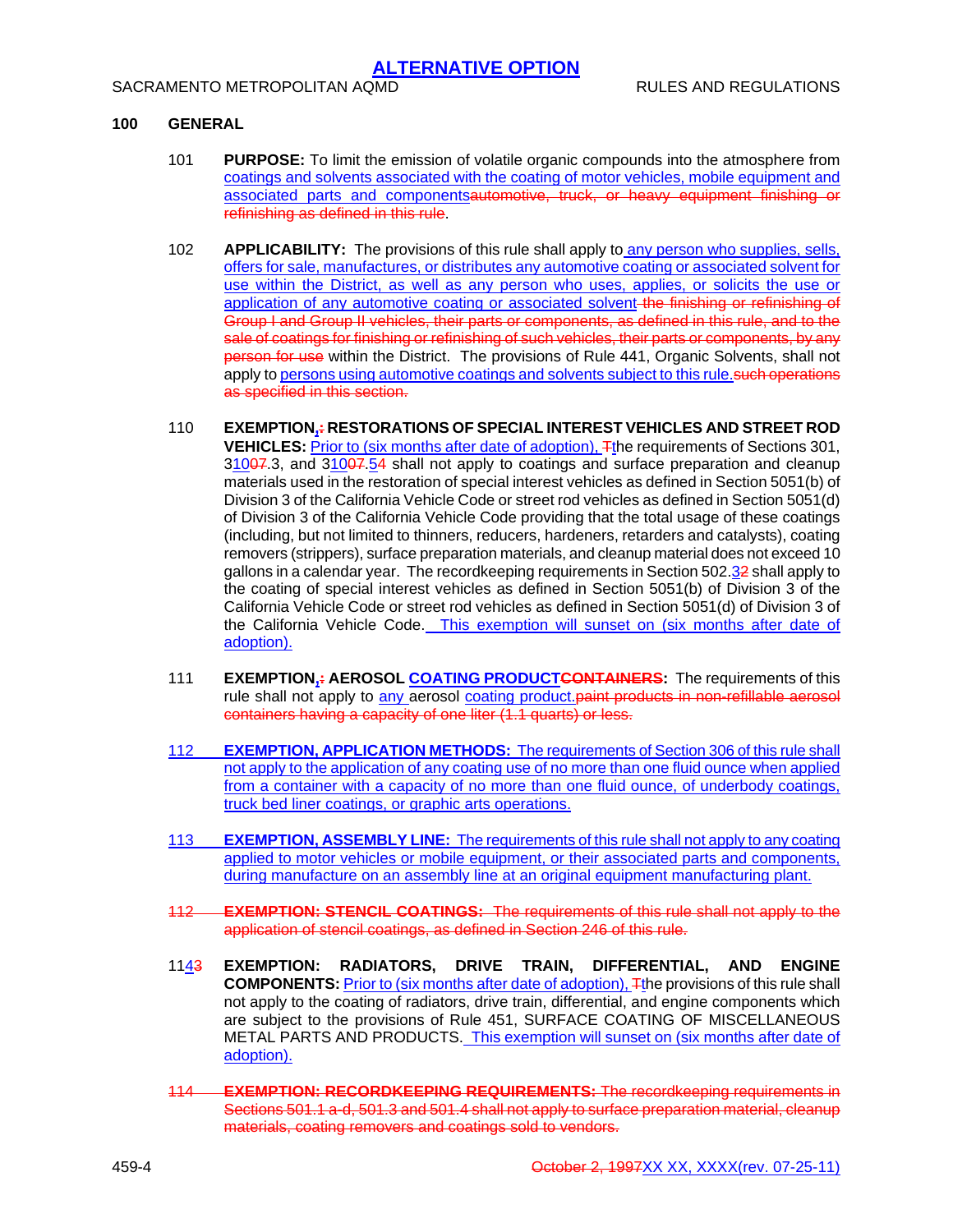## SACRAMENTO METROPOLITAN AQMD **RULES AND REGULATIONS**

## 115 **EXEMPTION,: TOUCH-UP:**

- 115.1 Prior to (six months after date of adoption), The provisions of this rule shall not apply to the sale or use of touch-up coatings dispensed in containers of two ounces or less. This exemption will sunset on (six months after date of adoption).
- 115.2 Effective (six months after date of adoption), the provisions of this rule shall not apply to any automotive coating that is sold, supplied, or offered for sale in containers of 0.5 fluid ounce or less intended to be used by the general public to repair tiny surface imperfections.
- 116 **EXEMPTION, MATERIALS FOR VEHICLES:** The requirements of Section 303 shall not apply to any motor vehicle, mobile equipment, or associated parts and components coating operations at a stationary source with actual emissions less than 2.7 tons of VOC per 12 month rolling period prior to emissions control equipment from the total of all of the following coatings and coating operations:
	- 116.1 Truck bed liner coatings and underbody coatings subject to Section 302;
	- 116.2 Vehicle materials subject to Section 303;
	- 116.3 Coating operations for miscellaneous metal parts and products as defined in Rule 451 – SURFACE COATING OF MISCELLANEOUS METAL PARTS AND PRODUCTS; and
	- 116.4 a. Effective prior to the adoption of Rule 468 SURFACE COATING OF MISCELLANEOUS PLASTIC PARTS AND PRODUCTS, BUSINESS MACHINE AND TRANSPORTATION PLASTIC PARTS, AND PLEASURE CRAFT, coating operations for miscellaneous plastic parts and products, transportation and business machine plastic parts, and pleasure craft as defined in Sections 212, 245, 252 and 267. (This section will sunset upon adoption of Rule 468).
		- b. Effective upon adoption of Rule 468, coating operations for miscellaneous plastic parts and products, transportation and business machine plastic parts, and pleasure craft as defined in Rule 468 – SURFACE COATING OF MISCELLANEOUS PLASTIC PARTS AND PRODUCTS, BUSINESS MACHINE AND TRANSPORTATION PLASTIC PARTS, AND PLEASURE CRAFT.
- 1176 **SEVERABILITY:** If any section, subsection, sentence, clause, phrase, or portion of this rule is, for any reason, held invalid, unconstitutional, or unenforceable by any court of competent jurisdiction, such portion shall be deemed as a separate, distinct, and independent provision, and such holding shall not affect the validity of the remaining portions thereof.

### **200 DEFINITIONS**

### 201 **ADHESION PROMOTER:**

- 201.1 For automotive coating facilities subject to the requirements of Section 301, Aany coating applied over both an existing non-sanded topcoat and the coated area immediately adjacent to the non-sanded topcoat, to promote the adhesion of a subsequent topcoat. No topcoat, primer, or primer sealer, or primer surfacer shall be classified as an adhesion promoter. (This definition will sunset on (twenty-four months after date of adoption)).
- 201.2 For automotive coating facilities subject to the requirements of Section 302, any coating which is labeled and formulated to be applied to uncoated plastic surfaces to facilitate bonding of subsequent coatings, and on which, a subsequent coating is applied.
- 202 **AEROSOL COATINGPAINT PRODUCT:** A pressurized coating product containing mixture of resins, pigments, or resins liquid solvents that dispenses product ingredients by means of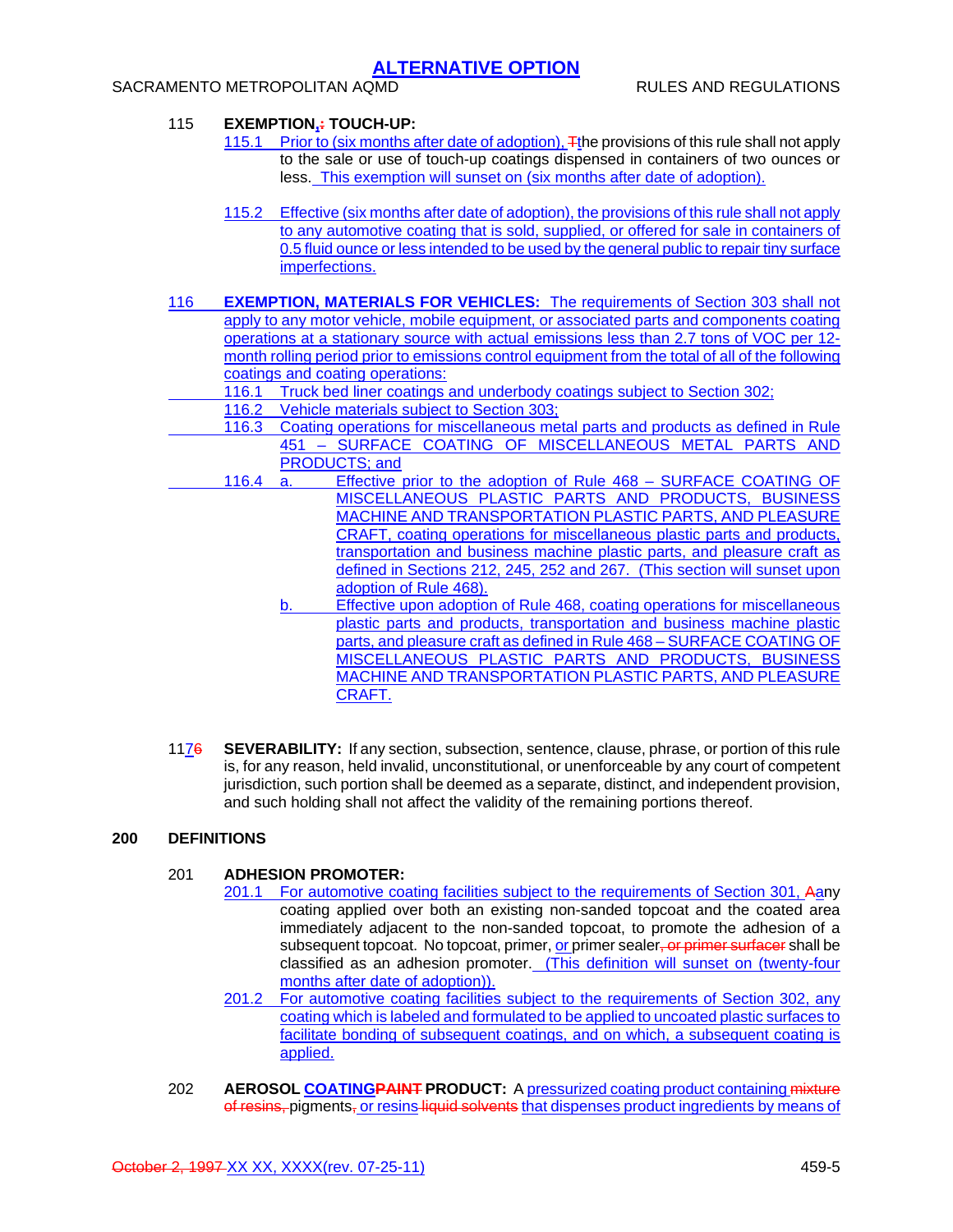and gaseous a propellants, and is packaged in a disposablenon-refillable can for hand-held application, or for use in specialized equipment for ground traffic/marking applications.

- 203 **ANTIGLARE/SAFETY COATING:** Any coating which minimizes light reflection for safety purposes. (This definition will sunset on (twenty-four months after date of adoption)).
- 204 **APPLICATION EQUIPMENT:** Any device used to apply coatings or used in preparing a coating material for application such as stir sticks or funnels.
- 205 **ASSEMBLY LINE:** An arrangement of industrial equipment and workers in which the product passes from one specialized operation to another until complete, by either automatic or manual means.
- 206 **ASSOCIATED PARTS AND COMPONENTS:** Any structures, devices, pieces, modules, sections, assemblies, subassemblies, or elements of motor vehicles or mobile equipment that are designed to be part of motor vehicles or mobile equipment but which are not attached to motor vehicles or mobile equipment at the time of coating the structure, device, module, section, assembly, subassembly, or element. Associated parts and components do not include circuit boards. Some examples include truck trailers, radiators, engine blocks, and camper shells.
- 207 **AUTOMOTIVE COATING:** Any coating or coating component used or recommended for use in motor vehicle or mobile equipment coating, service, maintenance, repair, restoration, or modification, except metal plating activities. Any reference to automotive coating or refinishing made by a person on the container or in product literature constitutes a recommendation for use in motor vehicle or mobile equipment coating. For the purposes of this rule, motor vehicle materials listed in Section 303 are considered to be coatings.
- 208 **AUTOMOTIVE COATING COMPONENT:** Any portion of a coating, including, but not limited to, a reducer or thinner, toner, hardener, and additive, which is recommended by any person to distributors or end-users for use in an automotive coating, or which is supplied for or used in an automotive coating. The raw materials used to produce the components are not considered automotive coating components.
- 209 **AUTOMOTIVE COATING FACILITY:** Any shop, business, location, or parcel of land where complete and incomplete motor vehicles or mobile equipment or their associated parts and components are coated.
- 2105 **BASE COAT:** A pigmented coating applied as part of a multistage coat system. (This definition will sunset on (twenty-four months after date of adoption)).
- 21106 **BRIGHT METAL TRIM REPAIR COATING:** Any coating applied directly to chrome-plated metal surfaces for the purpose of appearance. (This definition will sunset on (twenty-four months after date of adoption)).
- 212 **BUSINESS MACHINE PLASTIC PART:** A plastic part of a device that uses electronic or mechanical methods to process information, perform calculations, print or copy information or convert sound into electrical impulses for transmission, including devices listed in standard industrial classification numbers 3572, 3573, 3574, 3579, and 3661 and photocopy machines, a subcategory of standard industrial classification number 3861. (This definition will sunset upon adoption of Rule 468.)
- 21307 **CAMOUFLAGE COATING:** Any coating applied to motor vehicles to conceal such vehicles from detection. (This definition will sunset on (twenty-four months after date of adoption)).
- 21408 **CATALYST:** Any substance whose presence initiates the reaction between chemical compounds. (This definition will sunset on (twenty-four months after date of adoption)).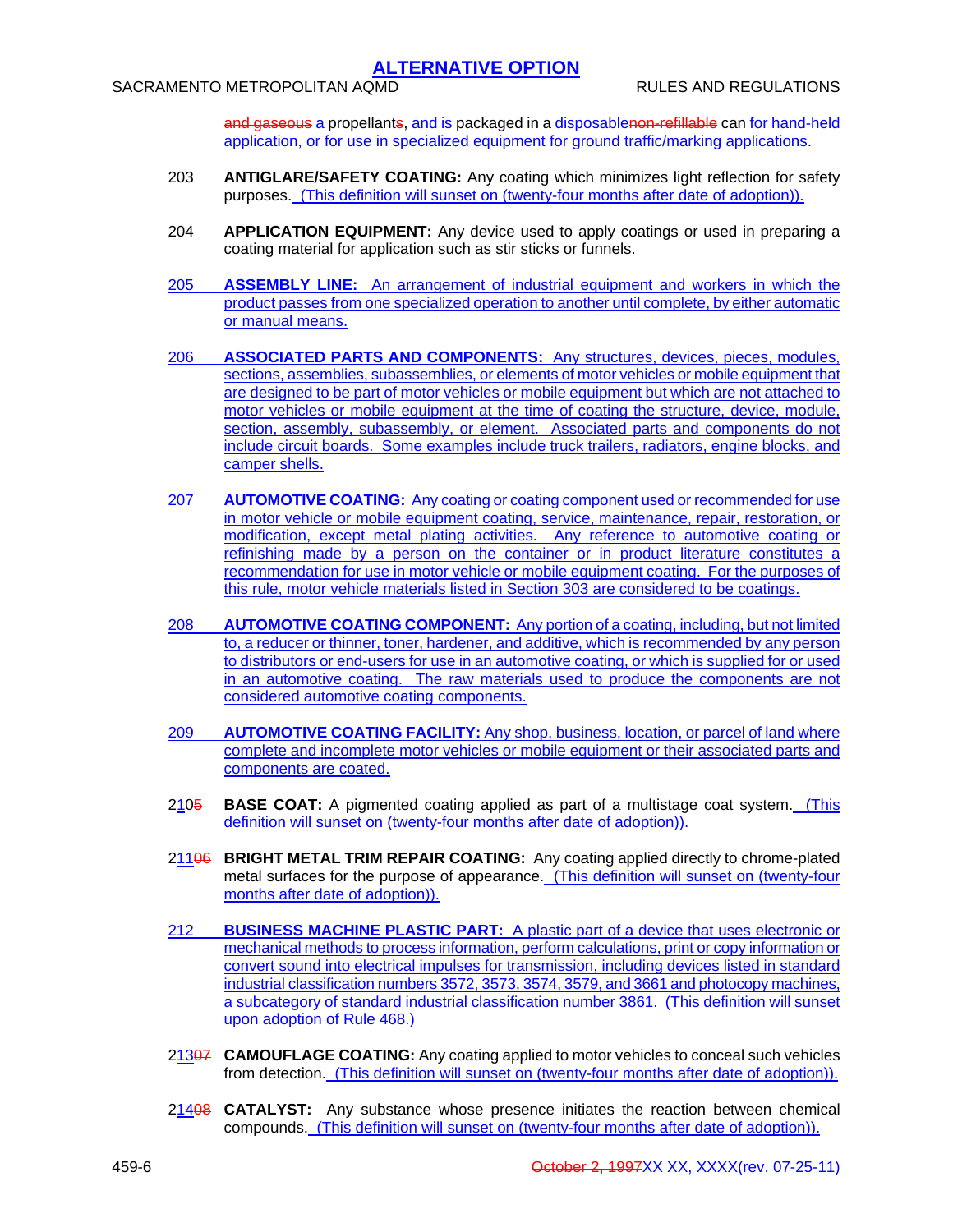### SACRAMENTO METROPOLITAN AQMD **RULES AND REGULATIONS**

- 215 **CAVITY WAX:** A material or coating applied into cavities of the vehicle primarily for the purpose of enhancing corrosion protection.
- 21609 **CLEANINGUP OPERATIONS:** The removal of loosely held uncured adhesives, inks, coatings, or contaminants, including, but not limited to, dirt, soil, or grease, from motor vehicles, mobile equipment, associated parts and components, substrates, parts, products, tools, machinery, equipment (including application equipment) or general work areas.Paint removal from coating application equipment to facilitate color changes or end of shift operations. For the purpose of this rule, cleanup of overspray is not considered a coating removal.
- 2170 **CLEAR COATING:** Any coating that contains no pigments and is labeled and formulated for application over a color coating or clear coating.Any topcoat which contains no pigments or only transparent pigments and which is the final topcoat applied as a part of a multistage topcoat system.
- 2184 **CLOSED CONTAINER:** A container which has a cover where the cover meets with the main body of the container without any visible gaps between the cover and the main body of the container.
- 2192 **COATING:** Any material which is applied to a surface and forms a film in order to beautify, preserve, repair, or protect such a surface. Any material, including, but not limited to, primer, primer surfacer, topcoat, which is applied to a surface and which forms a film in order to beautify and/or protect such surface, or in order to perform any of the functions described for Specialty Coatings, as defined in Section 244.
- 213 **COATING COMPONENT:** Any portion of a coating, including, but not limited to reducer or thinner, hardener, additive, recommended by its manufacturer or importer for automobile refinishing. Any reference to automobile refinishing made by a manufacturer or importer on a container or in products literature constitutes a recommendation for automobile refinishing. Different combinations and/or mixing ratios of coating components constitute different coatings.
- 22014 **COATING REMOVER (STRIPPER):** A material applied to the surface to completely remove maskants, coatings or coating residues. A coating remover (stripper) is not a solvent. surface preparation material or cleanup material. Material used for the removal of overspray is not considered a coating remover. or to clean application equipment is considered a solvent, not a coating remover.
- 221 **COLOR COATING:** Any pigmented coating, excluding adhesion promoters, primers, and multi-color coatings, that requires a subsequent clear coating and which is applied over a primer, adhesion promoter, or color coating. Color coatings include metallic/iridescent color coatings.
- 22215 **COLOR MATCH:** The ability of a repair coating to blend into an existing coating so that color difference is not visible. (This definition will sunset on (twenty-four months after date of adoption)).
- 223 **DEADENER**: A material or coating applied to selected vehicle surfaces primarily for the purpose of reducing the sound of road noise in the passenger compartment.
- 22416 **DRIVETRAIN:** The components related to the driveline, including the universal joint and the drive shaft, that connect the transmission with the driving axles of an automobile. (This definition will sunset on (six months after date of adoption)).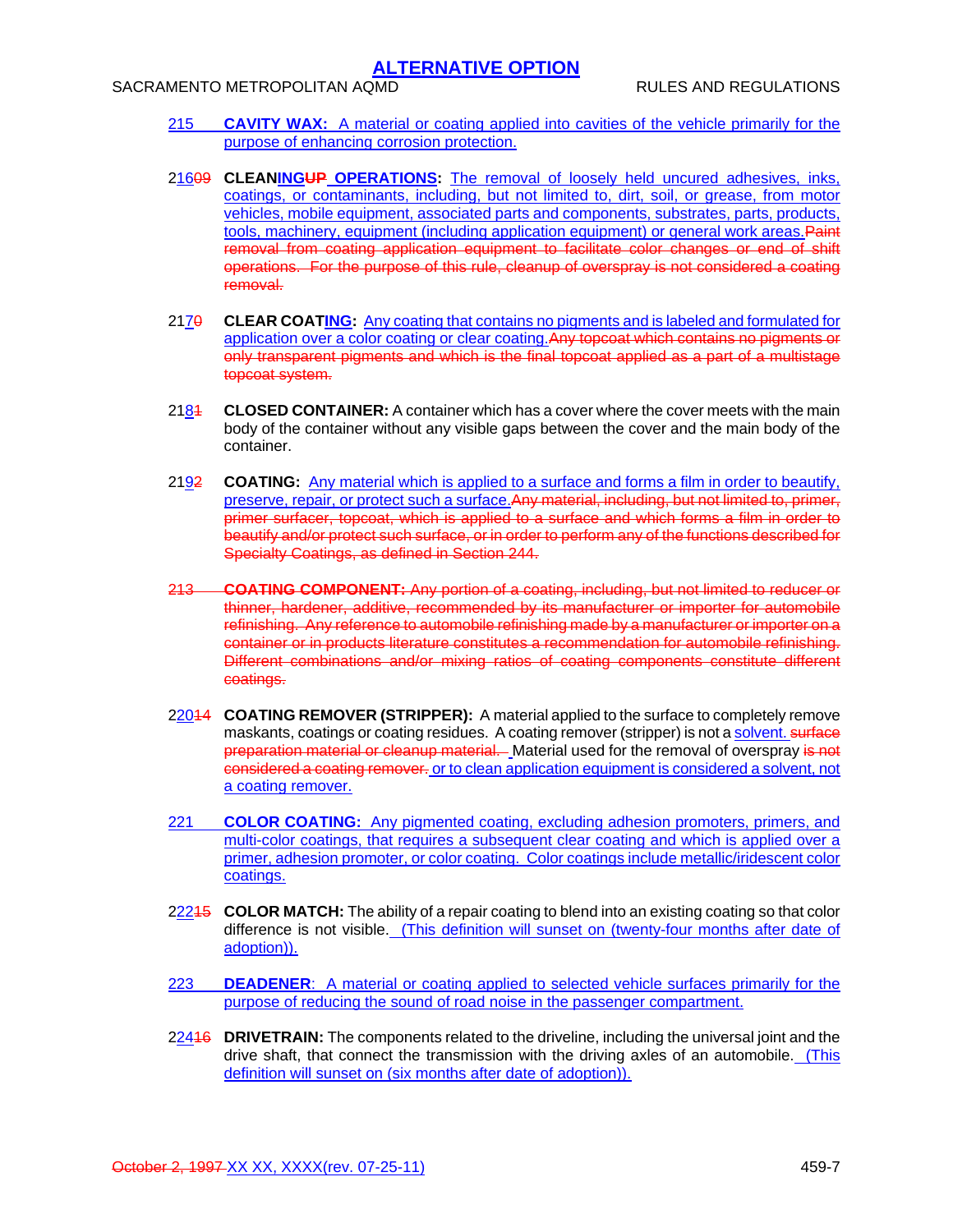## SACRAMENTO METROPOLITAN AQMD **RULES AND REGULATIONS**

- 217 225417 **ELASTOMERIC MATERIALS:** Any coatings which are specifically formulated and applied over coated or uncoated flexible plastic substrates for the purpose of adhesion. (This definition will sunset on (twenty-four months after date of adoption)).
- 22618 **ELECTROSTATIC SPRAY APPLICATION:** Any method of spray application of coatings where an electrostatic attraction is created between the part to be coated and the paint particles.The application of charged atomized paint droplets which are deposited by electrostatic attraction.
- 227 **EMISSION CONTROL SYSTEM:** Any combination of capture systems and control devices used to reduce VOC emissions from automotive coating operations.

### 22819 **ENCLOSED GUN CLEANER:**

- 22849.1 A device that is used for the cleaning of spray guns, cups, pots and hoses, that has an enclosed solvent container, is not open to the ambient air when in use, and has a mechanism to force the solventcleanup material through the gun while the cleaner is in operation; or
- 22849.2A device that is used for the cleaning of spray guns, cups, pots and hoses, that has an enclosed solvent container, uses non-atomized solvent flow to flush the spray equipment and collects and returns the discharged solvent to the enclosed container. (This definition will sunset on (twenty-four months after date of adoption)).
- 2290 **END USER:** Any person using or applying any material (e.g., coating, coating remover (stripper)<del>, surface preparation material</del>, or solventeleanup material) subject to this rule.
- 23021 **EXEMPT COMPOUND:** For the purposes of this rule, "exempt compound" has the same meaning as in Rule 101—GENERAL PROVISIONS AND DEFINITIONS.
- 222 **FINISHING:** The coating of incomplete vehicles, their parts and components, or mobile equipment, for which the original coating was not applied from an original equipment manufacturing plant coating assembly line.
- 231 **GASKET/GASKET SEALING MATERIAL:** Any fluid applied to coat a gasket or replace and perform the same function as a gasket including room temperature vulcanization seal material.
- 232 **GRAPHIC ARTS OPERATION:** The application of logos, letters, numbers, or graphics to a painted surface by brush, roller, or airbrush.
- 23323 **GROUND COAT:** An opaque, pigmented coat used under partially transparent finishes to cover up a different-hued undercoat and used as part of a four-stage topcoat system. (This definition will sunset on (twenty-four months after date of adoption)).
- 23424 **GROUP I VEHICLES:** Passenger cars, heavy duty truck cabs and chassis, light/medium duty vehicles (including utility bodies), and motorcycles. (This definition will sunset on (twenty-four months after date of adoption)).
- 23525 **GROUP II VEHICLES:** Buses, military vehicles, and mobile equipment. (This definition will sunset on (twenty-four months after date of adoption)).
- 23626 **HEAVY DUTY TRUCK**: Any truck having a manufacturer's gross vehicle weight rating of over 10,000 pounds. (This definition will sunset on (twenty-four months after date of adoption)).
- 227 **HIGH SOLIDS COATING:** A solvent borne coating which contains greater than 62 percent by weight of solids. The solid content of the coating shall be determined pursuant to ASTM D<sub>2832</sub>.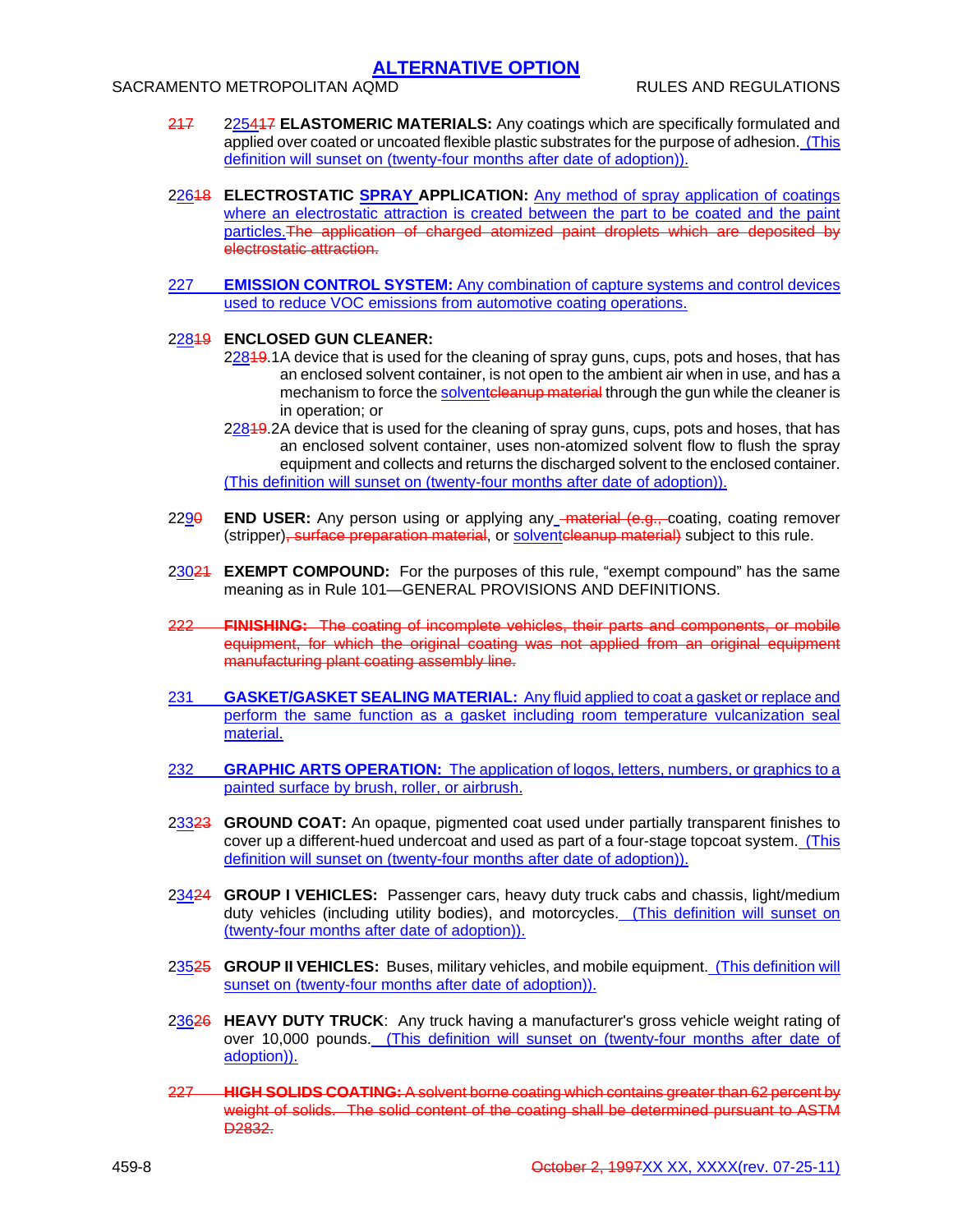SACRAMENTO METROPOLITAN AQMD **RULES AND REGULATIONS** 

- 23728 **HIGH- VOLUME, LOW- PRESSURE (HVLP) EQUIPMENTAPPLICATORS:** Spray Eequipment which is used to apply coatings by means of a gun which is designed and to be operated and which is operated between 0.1 and 10 pounds per square inch, gauge (psig) air atomizing pressure measured dynamically at the center of the air cap and at the air horns.
- 23829 **IMPACT-RESISTANT COATING:** Any coating designed to resist chipping caused by road debris. (This definition will sunset on (twenty-four months after date of adoption)).
- 2390 **LIGHT/MEDIUM DUTY VEHICLES:** Any vehicle having a manufacturer's gross vehicle weight rating of 10,000 pounds or less. (This definition will sunset on (twenty-four months after date of adoption)).
- 24031 **LOW-VOLUME, LOW-PRESSURE (LVLP) EQUIPMENT:** Spray coating application equipment with air pressure between 0.1 and  $10-0$  pounds per square inch gauge (psig) and air volume less than 15.5 cfm per spray gun and which operates at a maximum fluid delivery pressure of 50 psig.
- 241 **LUBRICATING WAX/COMPOUND:** Any protective lubricating material applied to vehicle hubs and hinges.
- 232 242132 **METALLIC/IRIDESCENT COLOR COATINGTOPCOAT:** Any coating which that contains more than  $5.0 \text{ g}/\text{l}$  (0.042 lb/gal) of metal or iridescent particles, as applied, where such particles are visible in the dried film.
- 24333 **MID COAT:** Any semi-transparent topcoat which is the middle topcoat applied as part of three-stage or four-stage topcoat systems. (This definition will sunset on (twenty-four months after date of adoption)).
- 244334 **MILITARY VEHICLE:** A vehicle or a transportable structure which is owned, operated, or maintained by the United States Department of Defense or the National Guard. The structure may be motorized, or non-motorized but intended for towing by a motorized vehicle. (This definition will sunset on (twenty-four months after date of adoption)).
- 245 **MISCELLANEOUS PLASTIC PARTS AND PRODUCTS:** Any parts or products constructed either entirely or partially from plastic that are not defined as transportation plastic parts, business machine plastic parts, or parts of a pleasure craft, including but not limited to, molded plastic parts, industrial and household products, plumbing and marine parts or products, sporting goods, toys, and other consumer products. (This definition will sunset upon adoption of Rule 468.)
- 24635 **MOBILE EQUIPMENT:** Any device that may be drawn and/or driven on rails or a roadway including, but not limited to, trains, railcars, truck trailers, mobile cranes, bulldozers, street cleaners, portable generators, and agricultural equipment. Any equipment which may be drawn or is capable of being driven on rails or on a roadway except for Group I vehicles. This includes but is not limited to trains, railcars, truck trailers, camper shells, mobile cranes, bulldozers, street cleaners, golf carts and implements of husbandry.
- 247 **MOTOR VEHICLE:** Any self-propelled vehicle, including, but not limited to, cars, trucks, buses, golf carts, vans, motorcycles, tanks, and armored personnel carriers.
- 248 **MULTI-COLOR COATING:** Any coating that exhibits more than one color in the dried film after a single application, is packaged in a single container, and hides surface defects on areas of heavy use, and which is applied over a primer or adhesion promoter.
- 24936 **MULTI-STAGE TOPCOAT SYSTEM:** A topcoat system composed of either a base coat/clear coat (two stage system), a base coat/mid coat/clear coat (three stage system), or a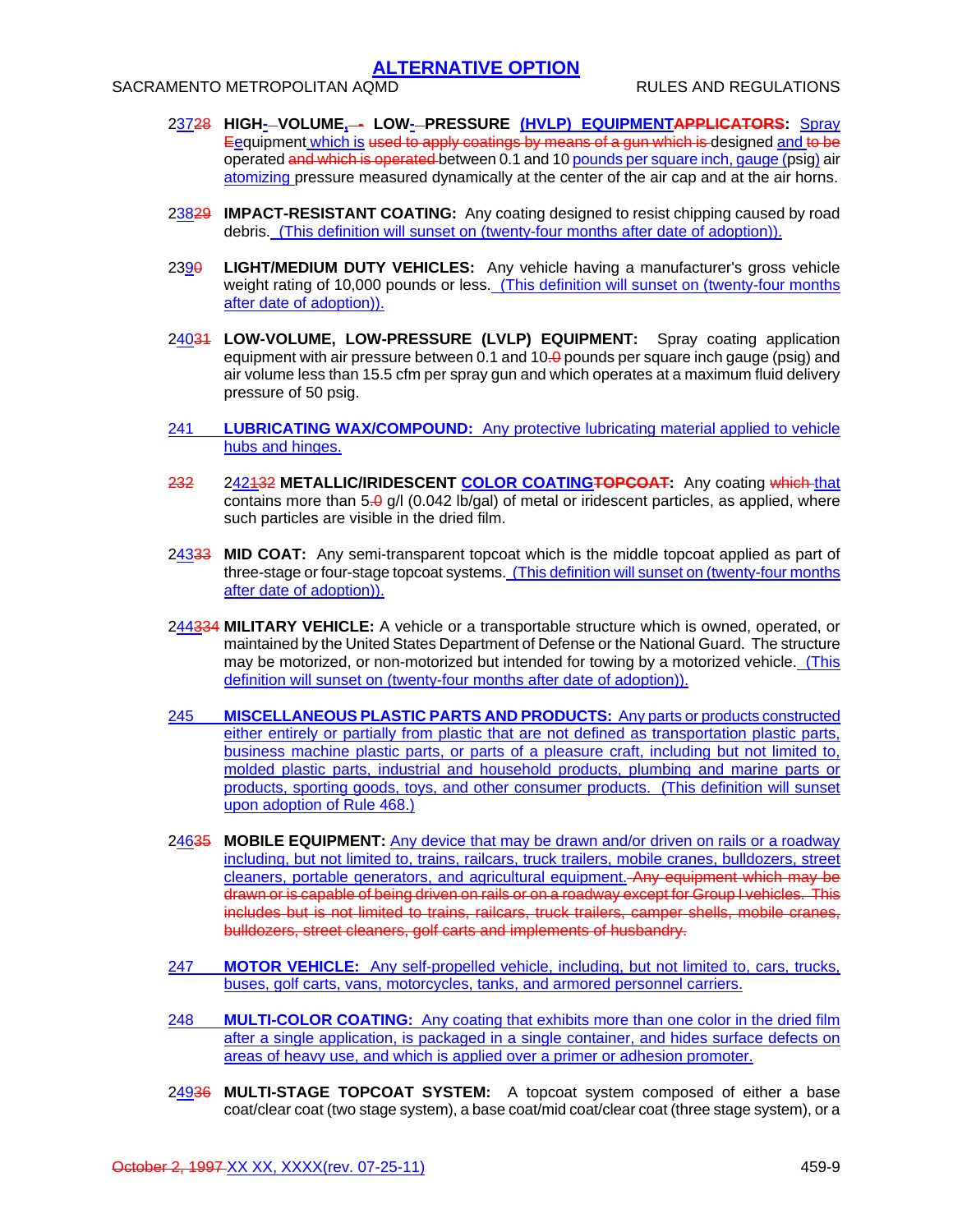## SACRAMENTO METROPOLITAN AQMD **RULES AND REGULATIONS**

ground coat/base coat/mid coat/clear coat (four stage system). The calculation for the volatile organic compound content for the various coating systems shall be as follows: 24936.1 The volatile organic compound content of a two-stage coating system shall be calculated according to the following formula:

 $VOC_{TOTAL} = \frac{VOC_{BC} + 2VOC_{CC}}{2}$ 

24936.2 The volatile organic compound content of a three stage coating system shall be calculated according to the following formula:

3

$$
VOC_{TOTAL} = \frac{VOC_{BC} + VOC_{MC} + 2VOC_{CC}}{4}
$$

24936.3 The volatile organic compound content of a four stage coating system shall be calculated according to the following formula:

$$
VOC_{TOTAL} = \frac{VOC_{GC} + VOC_{BC} + VOC_{MC} + 2VOC_{CC}}{5}
$$

- Where:  $VOC<sub>total</sub>$  is the sum of the volatile organic compound content, as applied, and used to determine compliance with the standards in Section 301.  $VOC<sub>GC</sub>$  is the volatile organic compound content, as applied, of a ground coat.  $VOC<sub>BC</sub>$  is the volatile organic compound content, as applied, of a base coat.
	- $VOC<sub>MC</sub>$  is the volatile organic compound content, as applied, of a mid coat.
	- $2VOC<sub>CC</sub>$  is two times the volatile organic compound content, as applied, of a clear coat.

(This section will sunset on (twenty-four months after date of adoption)).

- 250 **ORIGINAL EQUIPMENT MANUFACTURING PLANT:** A facility where new motor vehicle or new mobile equipment is completely assembled, including coating of new motor vehicles or new mobile equipment or their associated parts and components.
- 251 **PERMANENTLY LABELED:** Spray equipment labeled by the manufacturer such that the end user cannot alter it. Permanent labeling is in the form of engraved markings or a plate permanently attached to the spray equipment.
- 252 **PLEASURE CRAFT:** A vessel which is manufactured or operated primarily for recreational purposes, or leased, rented, or chartered to a person or business for recreational purposes. The owner or operator of such a vessel shall be responsible for certifying that the intended use is for recreational purposes. (This definition will sunset upon adoption of Rule 468.)
- 25337 **PRECOAT:** Any coating that dries by oxidation or chemical polymerization excluding lacquer products which is applied to bare metal primarily to deactivate the metal surface prior to application of a primer surfacer. (This definition will sunset on (twenty-four months after date of adoption)).
- 25438 **PRETREATMENT COATINGWASH PRIMER:** Any coating which contains a minimum of 0.5% percent acid by weight and not more than 16 percent solids by weight, is necessary to provide surface etching and is labeled and formulated for applicationed directly to bare metal surfaces to provide corrosion resistance and adhesion.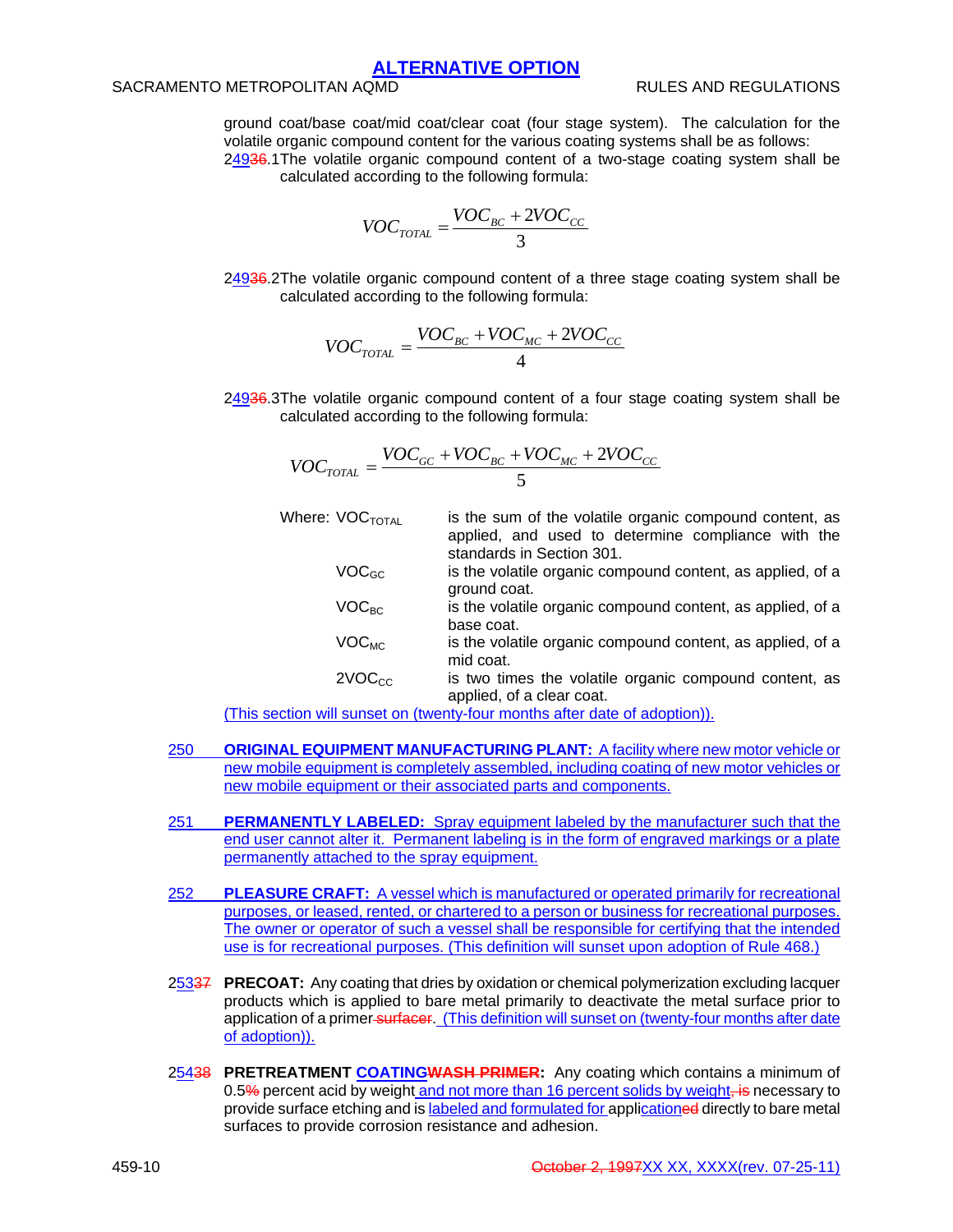SACRAMENTO METROPOLITAN AQMD RULES AND REGULATIONS

- 25539 **PRIMER:** Any coating which is labeled and formulated for application to a substrate to provide: a bond between the substrate and subsequent coats; corrosion resistance; a smooth substrate surface; or resistance to penetration of subsequent coats, and on which a subsequent coating is applied. Primers may be pigmented.Any coating applied prior to the application of a topcoat for the purpose of corrosion resistance and adhesion of the topcoat.
- 25640 **PRIMER SEALER:** Any coating which is labeled and formulated for application prior to the application of a color coating for the purpose of color uniformity, or to promote the ability of the underlying coating to resist penetration by the color coating. An undercoating which improves adhesion of the topcoat, and which seals the previously coated surfaces that have been sanded.
- 241 **PRIMER SURFACER:** A high solids coating which fills small imperfections in the substrate and which usually must be sanded.
- 242 **REFINISHING:** Any coating of vehicles, their parts and components, or mobile equipment, including partial body collision repairs, for the purpose of protection or beautification and which is subsequent to the original coating applied at an original equipment manufacturing plant coating assembly line.
- 243 **RUBBERIZED ASPHALTIC UNDERBODY COATING:** Any coating applied to wheel wells, the inside of door panels or fenders, the underside of a trunk or hood, or the underside of the motor vehicle itself for the purpose of sound deadening or protection.
- 257 **SINGLE-STAGE COATING:** Any pigmented coating, excluding primers, primer sealers, and multi-color coatings, labeled and formulated for application without a subsequent clear coat. Single-stage coatings include single-stage metallic/iridescent coatings.
- 258 **SOLVENT:** A VOC-containing fluid used to perform cleaning operations.
- 25944 **SPECIALTY COATINGS**: Unique coatings with additives which are necessary due to unusual job performance requirements. These coatings are exclusively used as adhesion promoters, uniform finish coatingsblenders, elastomeric materials, -bright metal trim repair, anti-glare/safety coatings, impact resistance coating, and weld-through primers. These coatings shall be designated by the manufacturer as specialty coatings which require the coatings to perform under certain conditions as specified by the coating definitions in Sections 201, 203, 21106, 22547, 27050, and 27555. (This definition will sunset on (twentyfour months after date of adoption)).
- 260 **SPOT REPAIR:** Repair of an area on a motor vehicle, piece of mobile equipment, or associated parts or components of less than 1 square foot (929 square centimeters).
- 261 **SPRAY BOOTH:** An enclosure, within which coatings are applied, that has a full roof and four complete walls and is ventilated so that air is drawn into one or more stacks and exhausted vertically through the top and outside of a building.
- 26245 **STATIONARY SOURCE**: Any building, structure, facility, or emissions unit which emits or may emit any affected pollutant directly or as a fugitive emission.

26245.1 Building, structure, facility, or emissions unit includes all pollutant emitting activities which:

- a. belong to the same industrial grouping, and
- b. are located on one property or on two or more contiguous properties, and
- c. are under the same or common ownership, operation, or control or which are owned or operated by entities which are under common control.
- 26245.2 Pollutant emitting activities shall be considered as part of the same industrial grouping if: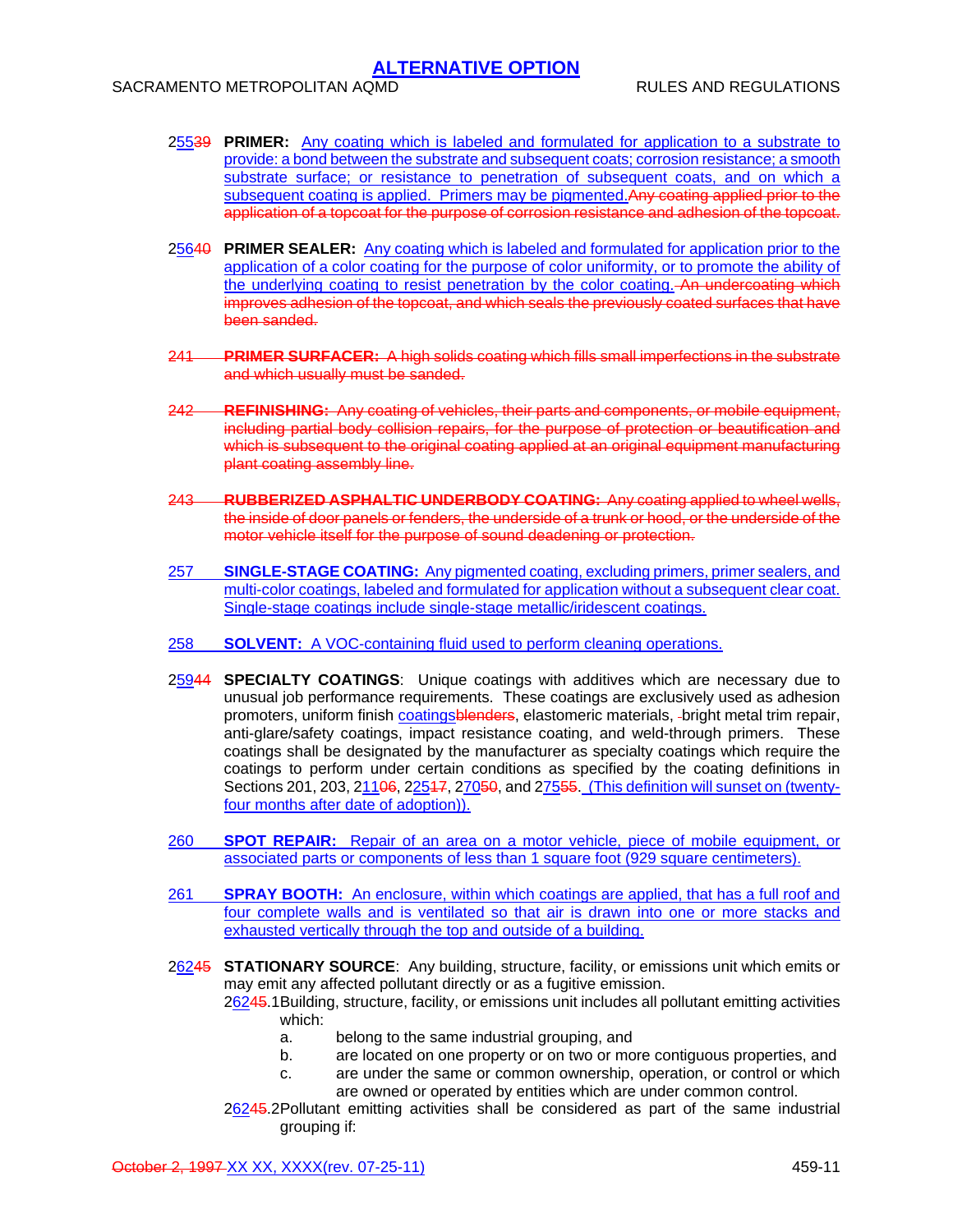- a. they belong to the same two-digit standard industrial classification code, or
- b. they are part of a common production process. (Common production process includes industrial processes, manufacturing processes and any connected processes involving a common material.)
- 26245.3 The emissions within District boundaries of cargo carriers associated with the stationary source shall be considered emissions from the stationary source to the extent that emission reductions from cargo carriers are proposed as emission offsets.
- 246 **STENCIL COATING:** Any ink or pigmented coating which is rolled or brushed onto a template or a stamp in order to add identifying letters, symbols, and/or numbers to motor vehicles, mobile equipment, or their parts and components.
- 26347 **SURFACE PREPARATION:** A volatile organic compound-containing material applied to the surface of any substrate prior to any finishing or refinishing coating application or to remove any overspray. (This definition will sunset on (twenty-four months after date of adoption)).
- 26448 **TEMPORARY PROTECTIVE COATING:** AnyA coating formulatedapplied and effective (six months after date of adoption), labeled for the purpose of temporarily protecting adjacent areas from overspray or mechanical damage. to that being painted from overspray. The temporary protective coating is removed after primer or topcoat application.
- 26549 **TOPCOAT:** Any coating applied over a primer, primer system, or an original equipment manufacturer finish for the purpose of protection or appearance. (This definition will sunset on (twenty-four months after date of adoption)).
- 266 **TRANSFER EFFICIENCY:** The amount of coating solids adhering to the object being coated divided by the total amount of coating solids sprayed, expressed as a percentage.
- 267 **TRANSPORTATION PLASTIC PART:** Any interior or exterior plastic part or component manufactured at an original equipment manufacturing plant for motor vehicles or mobile equipment, excluding plastic parts for cars or motor vehicles designed to transport light loads of property with gross vehicle weight rating of 8,500 pounds or less. (This definition will sunset upon adoption of Rule 468.)
- 268 **TRUCK BED LINER COATING:** Any coating, excluding clear, color, multi-color and single stage coatings, labeled and formulated for application to a truck bed to protect it from surface abrasion.
- 269 **UNDERBODY COATING:** Any coating labeled and formulated for application to wheel wells, the inside of door panels or fenders, the underside of a trunk or hood, or the underside of the motor vehicle.
- 27050 **UNIFORM FINISH COATINGBLENDERS:** Any coating formulated and effective (six months after date of adoption), labeled for application to the area around a spot repairwhich is applied for the purpose of blending a paint overspray area of a repaired area's color or clear coattopcoat to match the appearance of an adjacent area's existing coatingtopcoat.
- 27151 **UTILITY BODY:** A body designed for and mounted on a light or medium duty truck or van excluding camper shells. (This definition will sunset on (twenty-four months after date of adoption)).
- 27252 **VENDOR:** A Rretail or wholesale distributor of automotive coating refinishing products.
- 27353 **VOLATILE ORGANIC COMPOUND (VOC):** For the purposes of this rule, "volatile organic compound" has the same meaning as in Rule 101—GENERAL PROVISIONS AND DEFINITIONS. Tertiary butyl acetate is not considered a volatile organic compound for the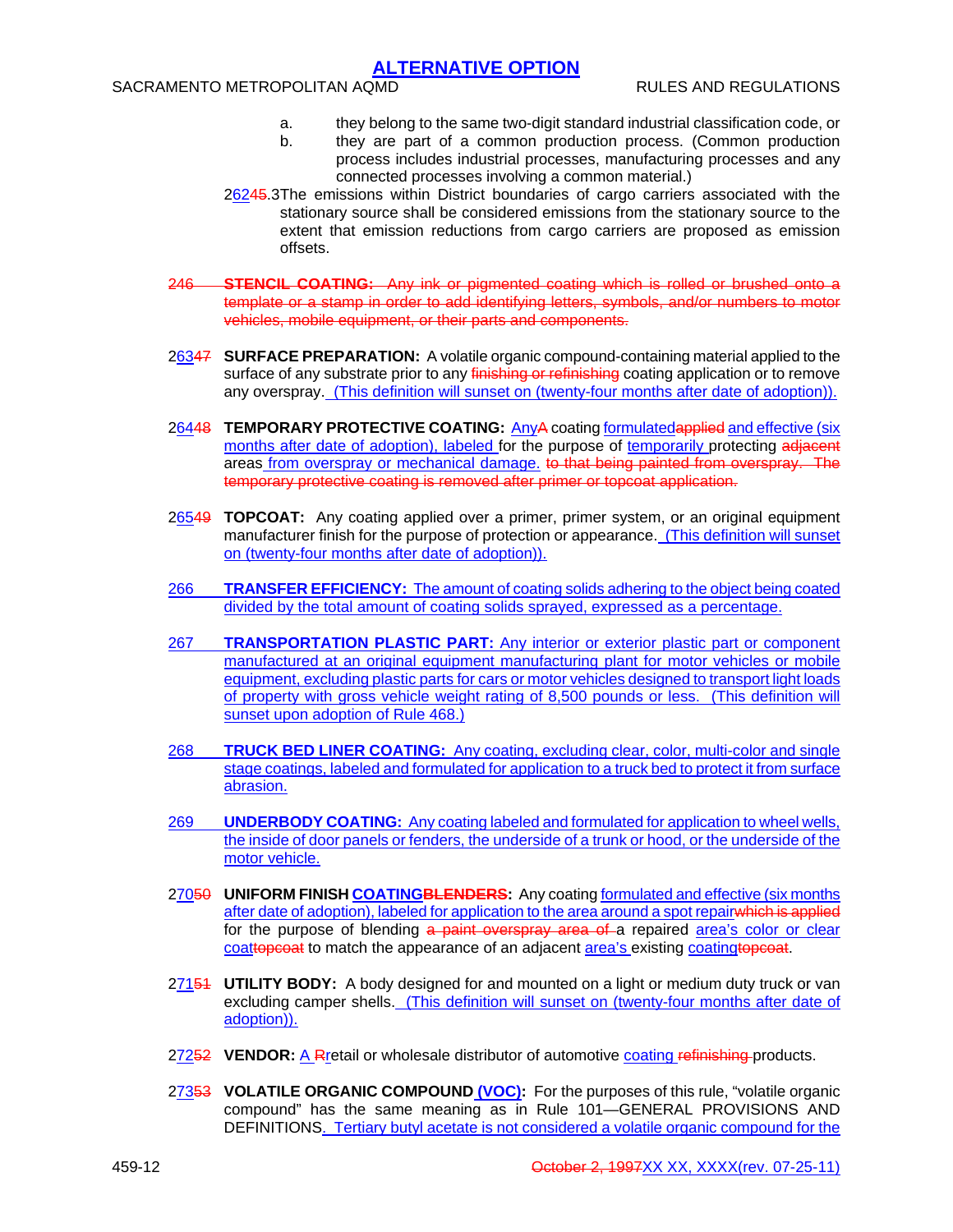purposes of complying with the standards specified in Section 302 when contained in an automotive coating or automotive coating component that is applied only within a spray booth.

- 27454 **VOLATILE ORGANIC COMPOUND AS APPLIED:** For the purpose of this rule, volatile organic compound as applied means the volatile organic compound content including thinners, reducers, hardeners, retarders, catalysts and additives calculated pursuant to Sections 4096, 410, or 41107, as applicable.
- 27555 **WELD-THROUGH PRIMER:** A primer that is applied to the surface of the metal prior to welding. (This definition will sunset on (twenty-four months after date of adoption)).

#### **300 STANDARDS**

#### 301 **VEHICLE COATING LIMITS, PHASE I:**

301.1 **GROUP I VEHICLES AND GROUP II VEHICLES REQUIRING A COLOR MATCH:** At an automotive coating facility subject to the requirements of Section 301,as specified in Section 406, Aa person shall not apply to Group I Vehicles, their parts and components (except as provided for in Section 301.3), or Group II Vehicles where color match as defined in Section 22245 is required, any coating with a volatile organic compound content in excess of the following limits. The volatile organic compound content of the applied coating shall be determined as grams of volatile organic compound per liter (pounds of volatile organic compound per gallon) of coating as-applied (including **automotive** coating components as defined in Section 20843) as determined by Sections 5043.1 and 5043.43:

| <b>COATING</b>                                          | <b>VOLATILE ORGANIC</b><br><b>COMPOUND CONTENT</b><br>g/l (lbs/gal),<br>less water and<br>exempt compounds<br><b>January 1, 1997</b> | <b>VOLATILE ORGANIC</b><br><b>COMPOUND CONTENT</b><br>g/l (lbs/gal),<br>less water and<br>exempt compounds<br><b>January 1, 1998</b><br><b>Effective:</b><br><b>See Section 406</b> |
|---------------------------------------------------------|--------------------------------------------------------------------------------------------------------------------------------------|-------------------------------------------------------------------------------------------------------------------------------------------------------------------------------------|
| Precoat                                                 | 600(5.0)                                                                                                                             | 600(5.0)                                                                                                                                                                            |
| Pretreatment CoatingWash<br>Primer                      | 780 (6.5)                                                                                                                            | 780 (6.5)                                                                                                                                                                           |
| Primer <del>/Primer Surfacer</del>                      | 340(2.8)                                                                                                                             | 250(2.1)                                                                                                                                                                            |
| <b>Primer Sealer</b>                                    | 600(5.0)                                                                                                                             | 420 (3.5)                                                                                                                                                                           |
| Solid Color Topcoat                                     | 600(5.0)                                                                                                                             | 420 (3.5)                                                                                                                                                                           |
| Metallic/Iridescent<br>CoatingTopcoat                   | 600(5.0)                                                                                                                             | 520 (4.3)                                                                                                                                                                           |
| Multi-stage Topcoat<br>System                           | 600(5.0)                                                                                                                             | 540 (4.5)                                                                                                                                                                           |
| <b>Rubberized Asphaltic</b><br><b>Underbody Coating</b> | 540(4.5)                                                                                                                             | 540 (4.5)                                                                                                                                                                           |
| <b>Specialty Coating</b>                                | 840 (7.0)                                                                                                                            | 840 (7.0)                                                                                                                                                                           |

\* This section will sunset on (twenty-four months after date of adoption).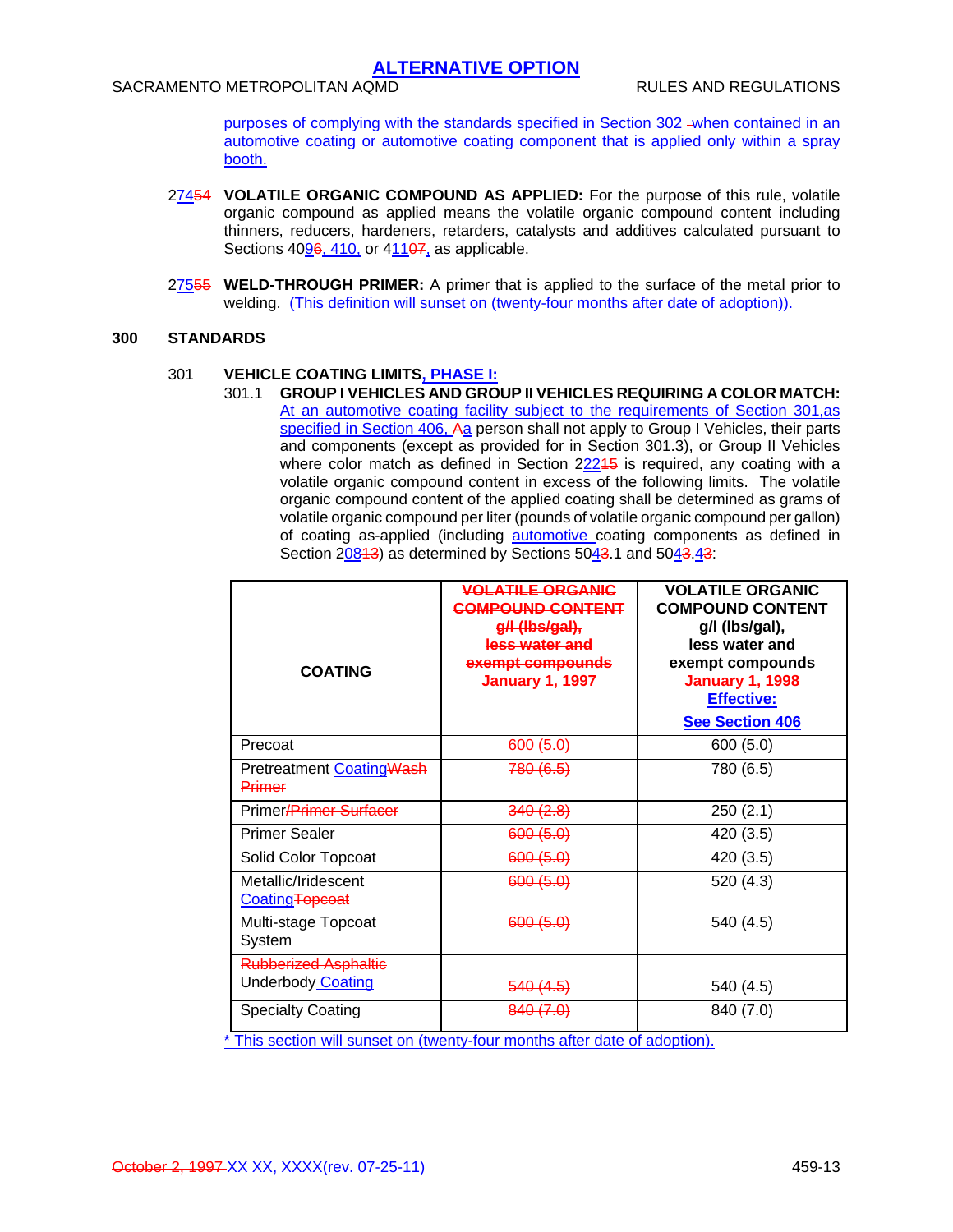| <b>COATING</b>              | <b>VOLATILE ORGANIC</b><br><b>COMPOUND CONTENT</b><br>g/l (lbs/gal)<br>January 1, 1997 | <b>VOLATILE ORGANIC</b><br><b>COMPOUND CONTENT</b><br>g/l (lbs/gal)<br>January 1, 1998<br><b>Effective:</b><br><b>See Section 406</b> |
|-----------------------------|----------------------------------------------------------------------------------------|---------------------------------------------------------------------------------------------------------------------------------------|
| <b>Temporary Protective</b> |                                                                                        |                                                                                                                                       |
| Coating                     | (50/0)<br><del>uu 10.0</del>                                                           | 60(0.5)                                                                                                                               |

\* This section will sunset on (twenty-four months after date of adoption).

301.2 **GROUP II VEHICLES NOT REQUIRING A COLOR MATCH:** At an automotive coating facility subject to the requirements of Section 301, as specified in Section 406, Aa person shall not apply to Group II vehicles, or their parts and components where color match is not required, any coating with a volatile organic compound content in excess of the following limits. Volatile organic compound content of the applied coating shall be determined as grams of volatile organic compound per liter (pounds of volatile organic compound per gallon) of coating as-applied (including automotive coating components as defined in Section 20813) as determined by Sections 5043.1 and 5043.3:

| <b>COATING</b>                                          | <b>VOLATILE ORGANIC</b><br><b>COMPOUND CONTENT</b><br>g/l (lbs/gal),<br>less water and<br>exempt compounds<br><b>January 1, 1997</b> | <b>VOLATILE ORGANIC</b><br><b>COMPOUND CONTENT</b><br>g/l (lbs/gal),<br>less water and<br>exempt compounds<br>January 1, 1998<br>Effective:<br><b>See Section 406</b> |
|---------------------------------------------------------|--------------------------------------------------------------------------------------------------------------------------------------|-----------------------------------------------------------------------------------------------------------------------------------------------------------------------|
| Precoat                                                 | 600 (5.0)                                                                                                                            | 600 (5.0)                                                                                                                                                             |
| Pretreatment Coating Wash<br>Primer                     | <del>780 (6.5)</del>                                                                                                                 | 780 (6.5)                                                                                                                                                             |
| <b>APrimer</b>                                          | 340(2.8)                                                                                                                             | 250(2.1)                                                                                                                                                              |
| <b>Rubberized Asphaltic</b><br><b>Underbody Coating</b> | <del>540 (4.5)</del>                                                                                                                 | 540 (4.5)                                                                                                                                                             |
| Topcoat                                                 | 4 <del>20 (3.5)</del>                                                                                                                | 420 (3.5)                                                                                                                                                             |
| Metallic/Iridescent<br>Coating Topcoat                  | 4 <del>20 (3.5)</del>                                                                                                                | 420 (3.5)                                                                                                                                                             |
| Camouflage Coating                                      | 4 <del>20 (3.5)</del>                                                                                                                | 420 (3.5)                                                                                                                                                             |
| <b>Specialty Coating</b>                                | <del>840 (7.0)</del>                                                                                                                 | 840 (7.0)                                                                                                                                                             |

\* This section will sunset on (twenty-four months after date of adoption).

| <b>COATING</b>                      | <b>VOLATILE ORGANIC</b><br><b>COMPOUND</b><br><b>CONTENT</b><br>g/l (lbs/gal)<br><b>January 1, 1997</b> | <b>VOLATILE ORGANIC</b><br><b>COMPOUND CONTENT</b><br>g/l (lbs/gal)<br>January 1, 1998<br><b>Effective:</b><br><b>See Section 406</b> |
|-------------------------------------|---------------------------------------------------------------------------------------------------------|---------------------------------------------------------------------------------------------------------------------------------------|
| <b>Temporary Protective Coating</b> | RN 10 E)                                                                                                | 60 (0.5)                                                                                                                              |

\* This section will sunset on (twenty-four months after date of adoption).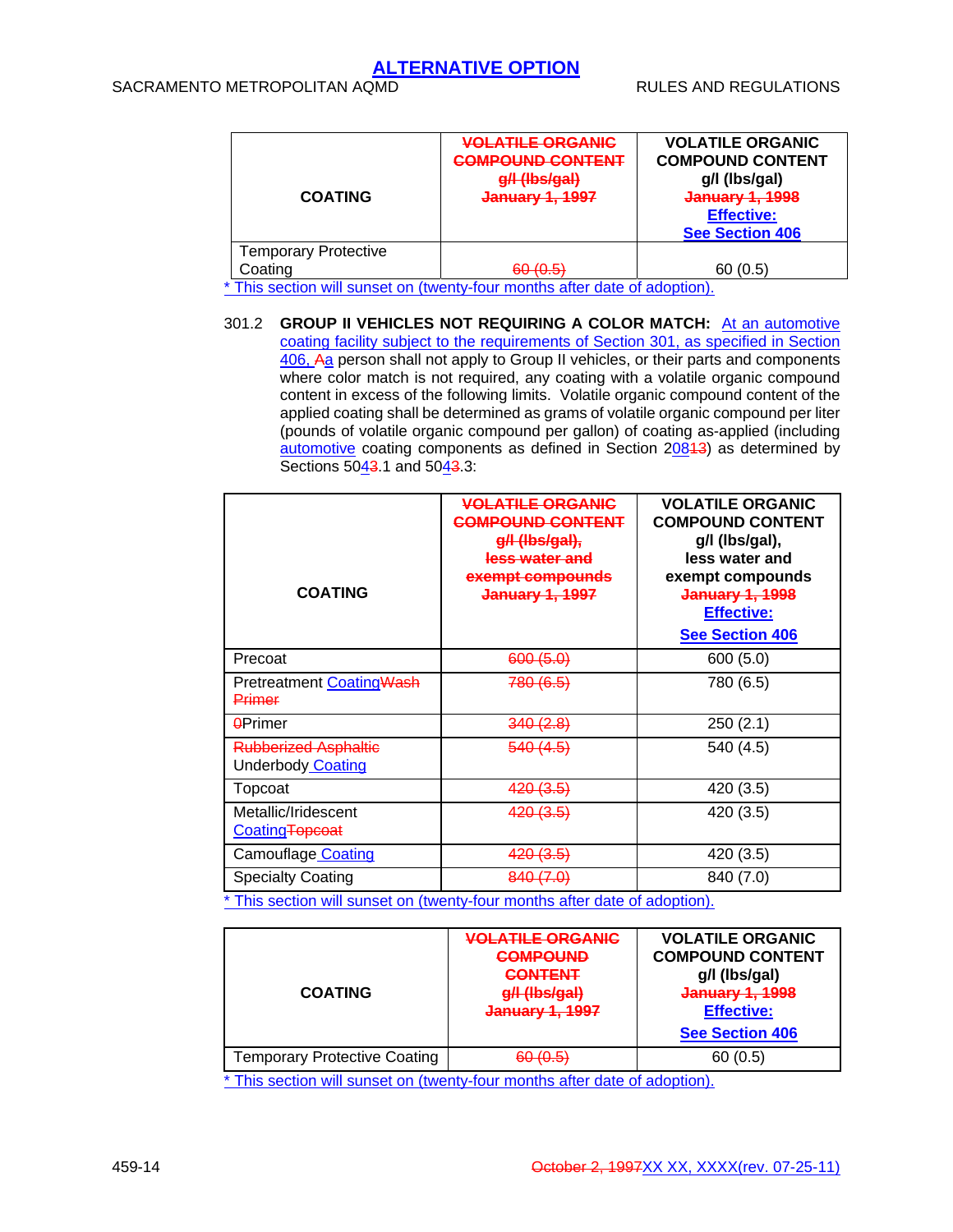## SACRAMENTO METROPOLITAN AQMD RULES AND REGULATIONS

## 301.3 **UTILITY BODY REQUIREMENTS:**

- a. At an automotive coating facility subject to the requirements of Section 301, The standards set forth in Section 301.1 shall apply to the coating of utility bodies provided:
	- 1. The coating is required to match that of the vehicles upon which they will be mounted, and;
	- 2. The coating of utility bodies is less than or equal to 20 utility bodies per day per stationary source. Coating of part of a utility body is considered one utility body.
- b. If the conditions of 301.3a.1 and 2 are not met then the coating of utility bodies is subject to Section 301.2.

This section will sunset on (twenty-four months after date of adoption).

302 **VEHICLE COATING LIMITS, PHASE II:** At an automotive coating facility subject to the requirements of this section, no person shall apply to any motor vehicle, mobile equipment, or associated parts and components, any coating with a VOC regulatory content, as calculated pursuant to Section 409, in excess of the following limits:

| <b>COATING</b>                                                                                                                                                                                                            | <b>VOC Regulatory Limit</b><br><b>As Applied</b><br>g/l (lbs/gal),<br><b>Effective:</b><br>See Section 406 |
|---------------------------------------------------------------------------------------------------------------------------------------------------------------------------------------------------------------------------|------------------------------------------------------------------------------------------------------------|
| <b>Adhesion Promoter</b>                                                                                                                                                                                                  | 540(4.5)                                                                                                   |
| <b>Clear Coating</b>                                                                                                                                                                                                      | 250(2.1)                                                                                                   |
| <b>Color Coating</b>                                                                                                                                                                                                      | 420 (3.5)                                                                                                  |
| <b>Multi-color Coating:</b><br>Mobile equipment driven or<br>drawn on rails and its<br>associated parts and<br>components<br>Any other mobile equipment or<br>motor vehicle and its<br>associated parts and<br>components | 520 (4.3)<br>680 (5.7)                                                                                     |
| <b>Pretreatment Coating</b>                                                                                                                                                                                               | 660(5.5)                                                                                                   |
| <b>Primer/Primer Sealer</b>                                                                                                                                                                                               | 250(2.1)                                                                                                   |
| <b>Single-Stage Coating</b>                                                                                                                                                                                               | 340(2.8)                                                                                                   |
| <b>Temporary Protective Coating</b>                                                                                                                                                                                       | 60(0.5)                                                                                                    |
| <b>Truck Bed Liner Coating</b>                                                                                                                                                                                            | 200(1.7)                                                                                                   |
| <b>Underbody Coating</b>                                                                                                                                                                                                  | 430 (3.6)                                                                                                  |
| <b>Uniform Finish Coating</b>                                                                                                                                                                                             | 540 (4.5)                                                                                                  |
| Any Other Coating Type,<br><b>Excluding Materials Listed in</b><br><b>Section 303</b>                                                                                                                                     | 250(2.1)                                                                                                   |

303 **VEHICLE MATERIAL LIMITS:** Effective (six months after date of adoption), no person shall apply to any motor vehicle any of the following materials with a VOC regulatory content, as calculated pursuant to Section 409, in excess of the following limits: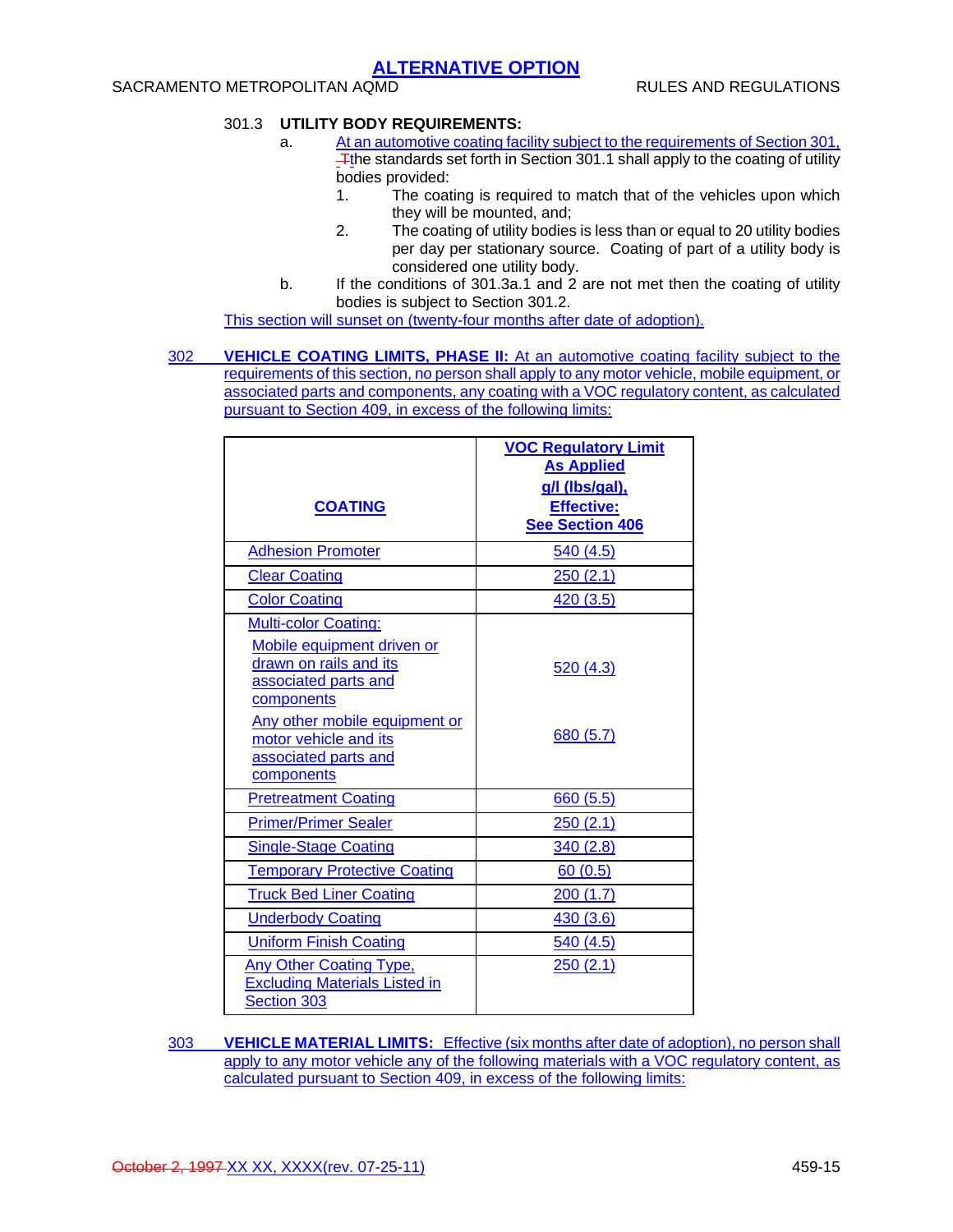## SACRAMENTO METROPOLITAN AQMD **RULES AND REGULATIONS**

|                                       | <b>VOC Regulatory Limit</b>        |  |
|---------------------------------------|------------------------------------|--|
|                                       | <b>As Applied</b>                  |  |
| <b>MATERIAL</b>                       | g/l (lbs/gal),                     |  |
|                                       | <b>Effective (six months after</b> |  |
|                                       | date of adoption)                  |  |
| <b>Gasket/Gasket Sealing Material</b> | 200(1.7)                           |  |
| <b>Cavity Wax</b>                     | 650 (5.4)                          |  |
| <b>Deadener</b>                       | 650 (5.4)                          |  |
| <b>Lubricating Wax/Compound</b>       | 700 (5.8)                          |  |

- 304 **MOST RESTRICTIVE VOC LIMIT:** At an automotive coating facility subject to the requirements of Section 301 or 302, if anywhere on the container of any automotive coating, or any label or sticker affixed to the container, or in any sales, advertising, or technical literature supplied by a person, any representation is made that indicates that the coating meets the definition of or is recommended for use for more than one of the coating categories listed in Section 301 or 302, then the lowest VOC content limit shall apply.
- 3052 **EMISSIONS CONTROL EQUIPMENT:** As an alternative to the coating limits identified in Sections 301, 302 or 303, as applicable, a person may use air pollution control equipment, subject to the approval of the Air Pollution Control Officer, that provides an overall system efficiency of not less than 85% as determined pursuant to Section 4085. Any approved emission control equipment must be maintained and used at all times in proper working condition.

### 3063 **APPLICATION EQUIPMENT REQUIREMENT:**

3063.1 A person shall not apply any coating to any Group I or Group II vehicles or their parts and components unless one of the following application methods is used:

- a. Electrostatic application equipment.
- b. High--Volume Low--Pressure spray equipment. At an automotive coating facility subject to the requirements of Section 302, the spray gun shall meet one of the following:
	- $\frac{1}{1}$ . The spray gun shall be permanently labeled as a HVLP; or  $\frac{1}{2}$ . If the spray gun is not permanently labeled as a HVLP, then the
		- If the spray gun is not permanently labeled as a HVLP, then the end user shall demonstrate that the spray gun meets the HVLP definition in Section 237 in design and use. A satisfactory demonstration shall be based on the manufacturer's published technical material on the design of the gun and by a demonstration of the operation of the gun using an air pressure tip gauge from the manufacturer of the gun.
- c. Low--Volume Low--Pressure spray equipment.
- d. Brush or roll coating, dip coat, or flow coat.
- Any other equivalent method which has been approved in writing by the Air Pollution Control Officer and submitted to and approved by the U.S. EPA.
- e. Any other application method that achieves a transfer efficiency equivalent to, or higher than, the application methods listed in Sections 306.1(a)-(d) as determined by the methods specified in Section 504.9. Written approval from the Air Pollution Control Officer shall be obtained for each alternative application method prior to use.
- 303.2 Application methods as listed in Section 303.1 above shall be used for the application of primers, pretreatment wash primers, precoats, primer surfacers, and primer sealers.
- 303.3 Effective January 1, 1998, application methods as listed in Section 303.1 above shall be used for the application of all coatings subject to this rule.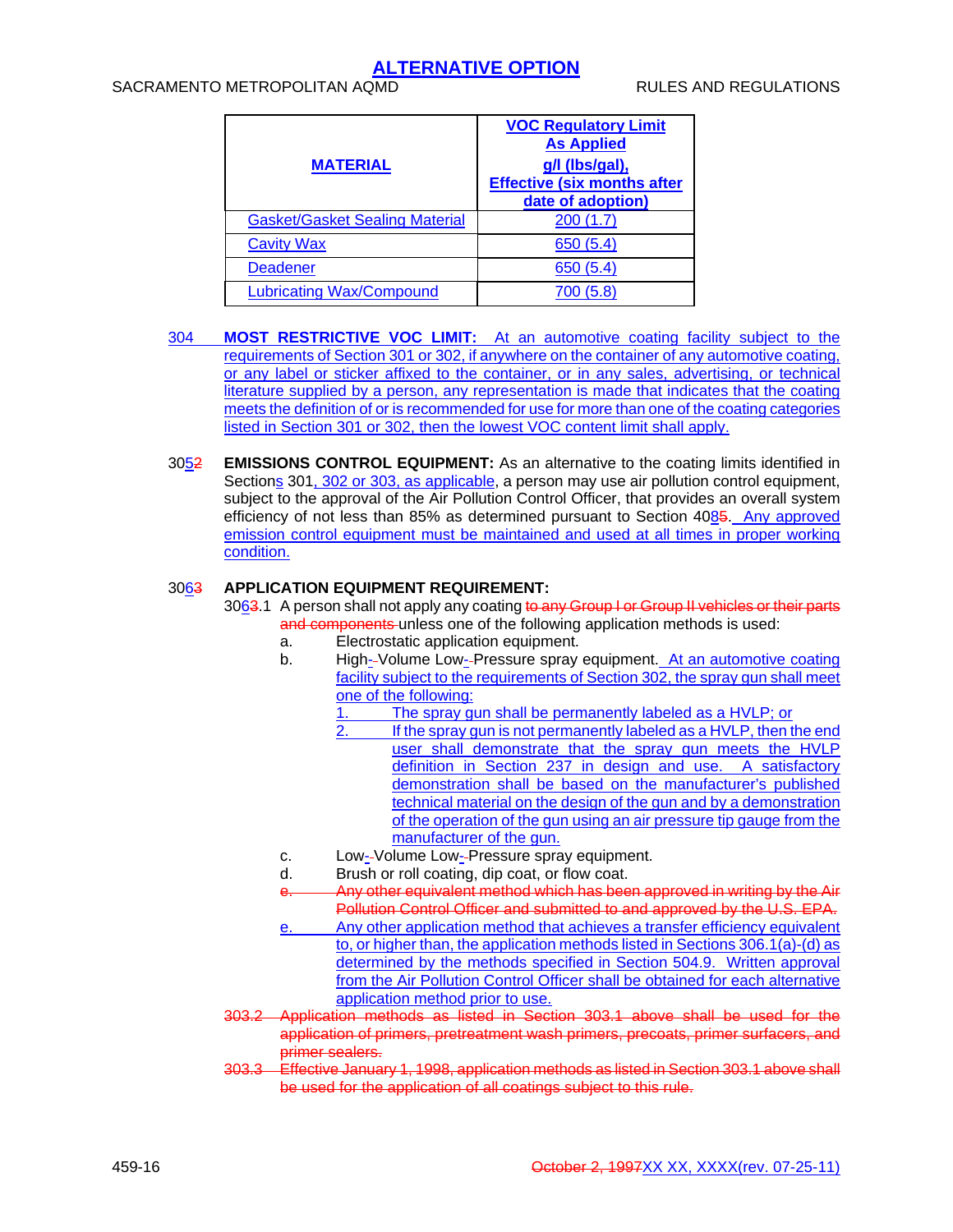## SACRAMENTO METROPOLITAN AQMD **RULES AND REGULATIONS**

3074 **PROHIBITION OF SPECIFICATION:** No person shall solicit or require thefor use of, or specify the application of a coating, surface preparation, coating remover (stripper) or solvent on a motor vehicle or mobile equipment or associated parts and components eleanup material, on Group I vehicles or their parts or components, or Group II vehicles or their parts or components, if such use or application is prohibited by any of the provisions of this rule. Thise prohibition of this Section shall apply to all written or oral contracts, including but not limited to, job orders, under the terms of which any coating that is subject to the provisions of this rule is to be used or applied under the terms of which any coating is to be applied to Group I vehicles or their parts or components, or Group II vehicles or their parts or components, at any physical location within the District. This prohibition shall not apply to coatings that meet the criteria specified in Section 308.2.

### 3085 **PROHIBITION OF SALE OR MANUFACTURE:**

- 308.1 A No person shall not manufacture, blend, repackage for sale, supply, sell, solicit, or offer for sale, or distribute within the District any product (e.g., coating, surface preparation, coating remover (stripper) or solventcleanup material) if such product does not comply with any of the provisions of this rule. The prohibition of this Section shall apply to the sale of any product which will be applied at any physical location within the District.
- 308.2 Notwithstanding the provisions of Section 308.1, a person may manufacture, blend, repackage for sale, supply, sell, solicit, or offer for sale or distribute any product (e.g., coating, coating remover (stripper) or solvent) with a VOC content in excess of the limits specified in Sections 301, 302, 303, 310, or 311 under the following circumstances, and provided all the requirements of Section 501 are also met: a. the product is for use exclusively within an emission control system as
	- allowed in Section 305, or
	- b. the product is for use outside the District.
- 3096 **PROHIBITION OF POSSESSION:** After April 1, 1998, aAny person shall not possess at any physical location within the District any containers containing coatings that are not in compliance with Section 301, 302 or 303, as applicable. Effective (six months after date of adoption), any person shall not possess at any physical location within the District any containers containing coating removers (strippers) or solvents that are not in compliance with Sections 310 or 311, as applicable. This Section shall apply only to the end users of coating materials (e.g., autobody shopsautomotive coating facilities).
- 3107 **SURFACE PREPARATION, CLEANUP, SOLVENT CLEANING OPERATIONS AND STORAGE REQUIREMENTS:** Any person subject to this rule shall comply with the following requirements:
	- 3107.1 Closed containers shall be used for the disposal of cloth, sponges, or paper used for solventsurface preparation, cleanupcleaning operations and coating removal.
	- 3107.2 Volatile organic compound-containing materials shall be stored in closed, vapor-tight containers, when not in use except while adding to or removing them from the containers.
	- 3107.3 At an automotive coating facility subject to the requirements of Section 301, Aa person shall perform cleanupcleaning operations of application equipment in an enclosed system as defined in Section 22849 of this rule or use a material solvent with a volatile organic compound content not in excess of 72 grams per liter (0.6 pounds per gallon), as determined by Sections 5043.1 and 5043.3. Section 310.3 will sunset on (twenty-four months after date of adoption).
	- 310.4 At an automotive coating facility subject to the requirements of Section 302, a person shall not perform cleaning operations using a solvent with a volatile organic compound content in excess of 25 grams per liter (0.21 pounds per gallon), as determined pursuant to Section 411.
	- 310.57. 4 At an automotive coating facility subject to the requirements of Section 301 Aa person shall not perform surface preparation with a material solvent containing volatile organic compounds in excess of 72 grams per liter (0.6 pounds per gallon),as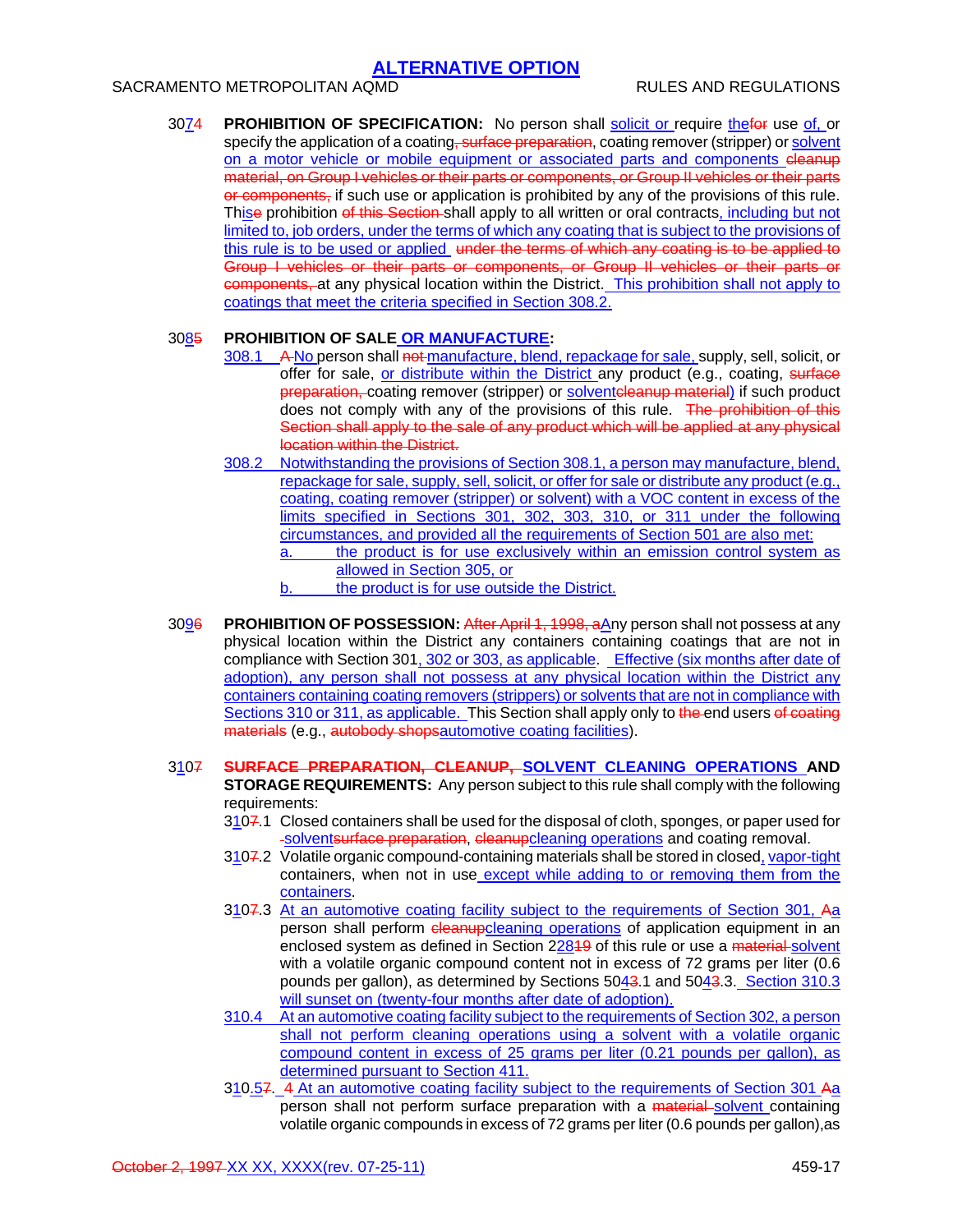determined by Sections 5043.1 and 5043.3. This limit shall not apply to surface preparation material applied from a hand-held spray bottle for the removal of road tar, engine oil, grease, overspray, or adhesives, from the vehicle, or used to clean plastic parts. The volatile organic compound content of surface preparation material used to remove road tar, engine oil, grease, overspray, or adhesives, from the vehicle or used to clean plastic parts shall not exceed 780 grams per liter (6.5 pounds per gallon), as determined by Sections 5043.1 and 5043.3. Section 310.5 will sunset on (twenty-four months after date of adoption).

- 310.67.5 At an automotive coating facility subject to the requirements of Section 301, Sspray gun nozzles only, may be soaked in solvent-based materials for cleaning, provided the container (not to exceed five (5) gallons in size) is kept tightly covered at all times except when accessing the container. Section 310.6 will sunset on (twenty-four months after date of adoption).
- 310.7 At an automotive coating facility subject to the requirements of Section 302, for bug and tar removal, a person shall not use any solvent other than bug and tar remover regulated under the Consumer Products Regulation (California Code of Regulations Section 94507 et seq.) or a solvent with a volatile organic compound content of no more than 25 grams per liter.
- 31108 **COATING REMOVER (STRIPPER) REQUIREMENTS:** A-person shall not perform coating removal with a material containing volatile organic compounds in excess of 200 grams per liter (1.7 pounds per gallon).
- 31209 **SPECIALTY COATING LIMITATION:** For automotive coating facilities subject to the requirements of Section 301,  $\pm$ the use of all specialty coatings except antiglare/safety coatings shall not exceed 5% of all coatings applied at each stationary source, on a monthly basis. The percentage of specialty coatings used shall be determined as follows:

[All Specialty Coatings Applied, Gal/Month]<br>[All Coatings Applied, Gal/Month] % Specialty Coatings  $=$   $\frac{[All Specifically] Costings$  Applied, Gal/Month  $\frac{1}{x}$ 

This section will sunset on (twenty-four months after date of adoption).

3130 **PRECOAT LIMITATION:** At an automotive coating facility subject to the requirements of Section 301, Aa person shall not use precoat in excess of 25%, by volume, of the amount of primer surfacer applied in conjunction with the precoat at each stationary source, on a monthly basis. The percentage of precoat used shall be determined as follows:

%  $\text{Precoat} = \frac{[All \text{ Precoat Applied, Gal/Month}]}{[All \text{ Precoat Applied + All \text{ Prime Surface Applied, Gal/Month}}]} \times 100\%$ 

This section will sunset on (twenty-four months after date of adoption).

## **400 ADMINISTRATIVE REQUIREMENTS**

- 401 **PRODUCT INFORMATION SHEET REQUIREMENTS:** Prior to (six months after date of adoption), Vvendors of any coating subject to Section 301, coating remover (stripper) subject to Section 311, surface preparation material subject to Section 310.5, or solvent subject to Section 310.3 cleanup material subject to this rule shall make available to the purchaser at the time of sale the following information:
	- 401.1 **For coatings, as specified in Section 301:** the name/code/manufacturer and maximum volatile organic compound content of the material, as applied, after any mixing or thinning as recommended by the manufacturer. Volatile organic compound content shall be displayed as grams of volatile organic compound per liter of coating (or pounds of volatile organic compounds per gallon), excluding water and exempt compounds, pursuant to Section 40986.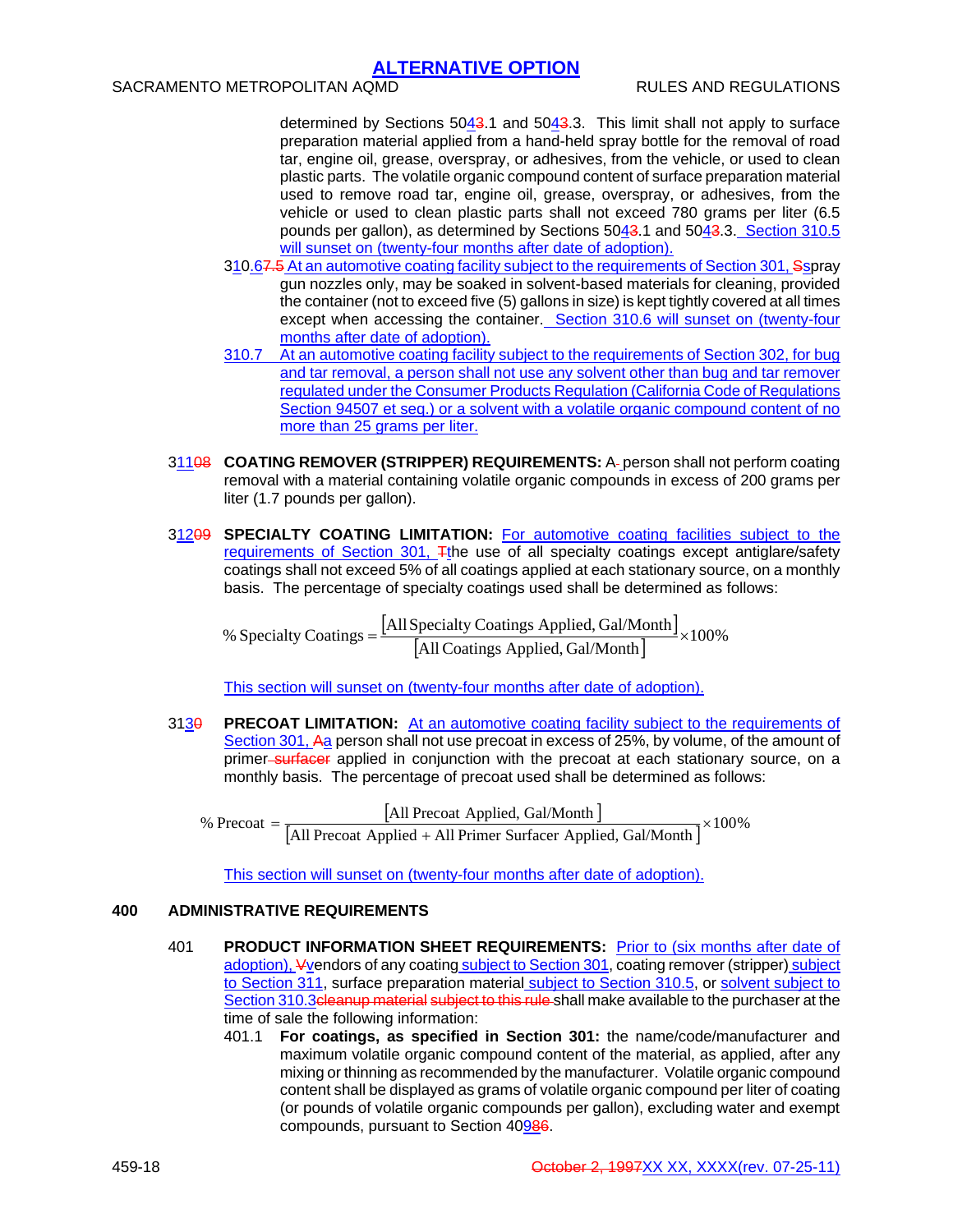## SACRAMENTO METROPOLITAN AQMD RULES AND REGULATIONS

- 401.2 **For surface preparation materials, solventscleanup materials, and coating removers (strippers), and temporary protective coatings, as specified in Sections 310.5, 310.307, 311 and 30108:** the name/code/manufacturer and maximum volatile organic compound content of the material, as applied, after any mixing or thinning as recommended by the manufacturer. Volatile organic compound content shall be displayed as grams of volatile organic compounds per liter of coating (or pounds of volatile organic compound per gallon), including water and exempt compounds, pursuant to Section 4107 for temporary protective coatings and Section 411 for all other materials.
- 401.3 **For all materials as specified in Sections 401.1 and 401.2:** Recommendations regarding thinning, reducing, or mixing with any volatile organic compoundcontaining material, as defined in Section 27353.
- 401.4 **For all materials as specified under Sections 401.1 and 401.2:** Volatile organic compound content may be calculated using product formulation data, or may be determined using the test method in Section 5043.1.

This section will sunset on (six months after date of adoption).

| 402                                                                 |                                                                    | <b>PRODUCT DATA SHEET REQUIREMENTS:</b> Effective (six months after date of adoption),                                     |
|---------------------------------------------------------------------|--------------------------------------------------------------------|----------------------------------------------------------------------------------------------------------------------------|
|                                                                     |                                                                    | the manufacturer and repackager of any coating, and coating component subject to Section                                   |
|                                                                     |                                                                    | 301 or 302, coating remover (stripper) subject to Section 311, or solvent subject to Section                               |
| 310 shall include the following information on product data sheets: |                                                                    |                                                                                                                            |
|                                                                     | For coatings and coating components subject to Section 301 or 302: |                                                                                                                            |
|                                                                     |                                                                    | The volatile organic compound regulatory content for coatings expressed in<br>a.                                           |
|                                                                     |                                                                    | grams per liter, calculated pursuant to Section 409.                                                                       |
|                                                                     |                                                                    | The volatile organic compound actual content for coatings expressed in<br>b.                                               |
|                                                                     |                                                                    | grams per liter, calculated pursuant to Section 410.                                                                       |
|                                                                     |                                                                    | The weight percentage of volatiles, water and exempt compounds.<br><u>c.</u>                                               |
|                                                                     |                                                                    | d.<br>The volume percentage of water and exempt compounds.                                                                 |
|                                                                     |                                                                    | The density of the material (in grams per liter).<br>е.                                                                    |
|                                                                     |                                                                    | For coatings and coating components containing tertiary butyl acetate, the                                                 |
|                                                                     |                                                                    | actual content of tertiary butyl acetate per total volume of coating or coating                                            |
|                                                                     |                                                                    | component, expressed in grams per liter.                                                                                   |
|                                                                     | 402.2                                                              | For each individual ready to spray mixture (based on the manufacturer's and                                                |
|                                                                     |                                                                    | repackager's stated mix ratio):                                                                                            |
|                                                                     |                                                                    | The volatile organic compound regulatory content for coatings expressed in<br>a.                                           |
|                                                                     |                                                                    | grams per liter, calculated pursuant to Section 409.                                                                       |
|                                                                     |                                                                    | The volatile organic compound actual content for coatings expressed in<br>b.                                               |
|                                                                     |                                                                    | grams per liter, calculated pursuant to Section 410.                                                                       |
|                                                                     |                                                                    | The weight percentage of volatiles, water and exempt compounds.<br><u>c.</u>                                               |
|                                                                     |                                                                    | The volume percentage of water and exempt compounds.<br>d.                                                                 |
|                                                                     |                                                                    | The density of the material (in grams per liter).<br><u>e.</u>                                                             |
|                                                                     |                                                                    | For each ready to spray mixture containing tertiary butyl acetate, the actual                                              |
|                                                                     |                                                                    | content of tertiary butyl acetate per total volume of the mixture, expressed in                                            |
|                                                                     |                                                                    | grams per liter.                                                                                                           |
|                                                                     | 402.3                                                              | For coating removers and solvents subject to Sections 311 and 310: The                                                     |
|                                                                     |                                                                    | volatile organic compound content as calculated pursuant to Section 411.                                                   |
|                                                                     |                                                                    |                                                                                                                            |
| 403                                                                 |                                                                    | <b>LABELING REQUIREMENTS:</b><br>102.1 Effective (oiv months ofter data of odentian), the monufacturer and repositionar of |
|                                                                     |                                                                    |                                                                                                                            |

- 403.1 Effective (six months after date of adoption), the manufacturer and repackager of automotive coatings or automotive coating components subject to Section 301 or 302 shall include on all containers the applicable use category(ies), and the VOC actual content for coatings and VOC regulatory content for coatings, as supplied, expressed in grams per liter.
- 403.2 Effective (six months after the date of adoption), the manufacturer and repackager of coating removers (strippers) subject to Section 311 and solvents subject to Section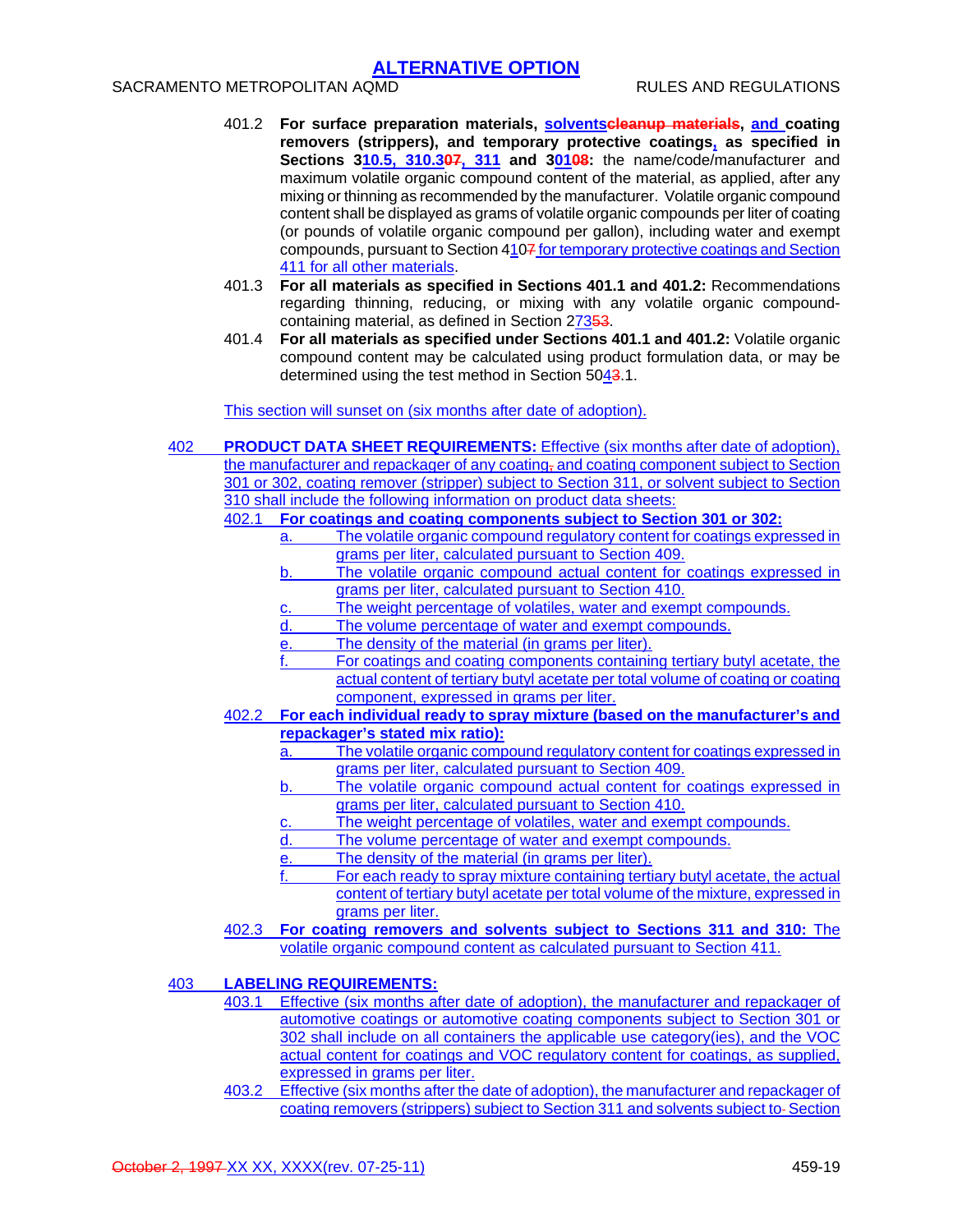### SACRAMENTO METROPOLITAN AQMD **RULES AND REGULATIONS**

310 shall include on all containers the VOC content for solvents, as supplied, expressed in grams per liter.

4042 **OPERATION AND MAINTENANCE PLAN:** Any person using emissions control equipment pursuant to Section 3052 must submit an Operation and Maintenance Plan for the emissions control equipment to the Air Pollution Control Officer for approval. The Plan shall specify operation and maintenance procedures which will demonstrate continuous operation and compliance of the emissions control equipment during periods of emissions-producing operations. The Plan shall also specify which daily records must be kept to document these operations and maintenance procedures. These records shall comply with the requirements of Section 502. The Plan shall be implemented upon approval by the Air Pollution Control Officer.

#### 4053 **PROCEDURE FOR PROCESSING OPERATION AND MAINTENANCE PLAN:**

- 4053.1 **APPROVAL OF PLAN:** The Air Pollution Control Officer shall determine whether the Operation and Maintenance Plan meets the requirements of Section 4042 not later than 30 days after receipt of the Plan, or within a longer period of time agreed upon by the parties. The Air Pollution Control Officer shall approve an Operation and Maintenance Plan unless it fails to demonstrate continuous operations of the emissions control equipment during periods of emissions producing operations, according to the standards set forth in Section 3052, and/or it fails to specify which daily records, in accordance with the requirements of Section 502, are to be kept to document the operation and maintenance procedures set forth in the Plan.
- 4053.2 **REVISION OF PLAN:** If the Air Pollution Control Officer does not approve an Operation and Maintenance Plan, the source shall receive written notice of the deficiency, and shall have an additional 30 days from the date of the notification of the deficiency to correct and resubmit the Operation and Maintenance Plan. The decision of the Air Pollution Control Officer regarding the resubmitted Operation and Maintenance Plan shall be final. Failure to correct the deficiency in an Operation and Maintenance Plan upon resubmittal shall constitute a violation of this rule that is subject to the penalties set forth in Health and Safety Code section 42400 et seq.

### 406 **COMPLIANCE SCHEDULE:** Section 301 sunsets and is replaced with Section 302 beginning:

- 406.1 (One day after date of adoption) for an automotive coating facility installed after (date of adoption).
- 406.2 Records of coating usages or purchases for the last complete calendar quarter prior to (date of adoption) shall be used to determine the compliance date.

| <b>Facility Quarterly Coating Usages or Purchases</b> | <b>Compliance Date</b>   |
|-------------------------------------------------------|--------------------------|
|                                                       | (6 months after date of  |
| Greater than or equal to 150 gallons per quarter      | adoption)                |
| Greater than 40 gallons per quarter and less          | (12 months after date of |
| than 150 gallons per quarter                          | adoption)                |
| Less than or equal to 40 gallons per quarter          | (24 months after date of |
|                                                       | adoption)                |

406.3 (Six months after date of adoption) for an automotive coating facility that began operation prior to (date of adoption) that does not have sufficient records to determine the facility's quarterly coating usages or purchases.

This section will sunset on (twenty-four months after date of adoption).

4074 **DETERMINATION OF VOLATILE ORGANIC COMPOUND MASS EMISSION RATE AND PERCENT CONTROL EFFICIENCY:** The volatile organic compound mass emission rate shall be calculated both upstream and downstream of the emissions control device based on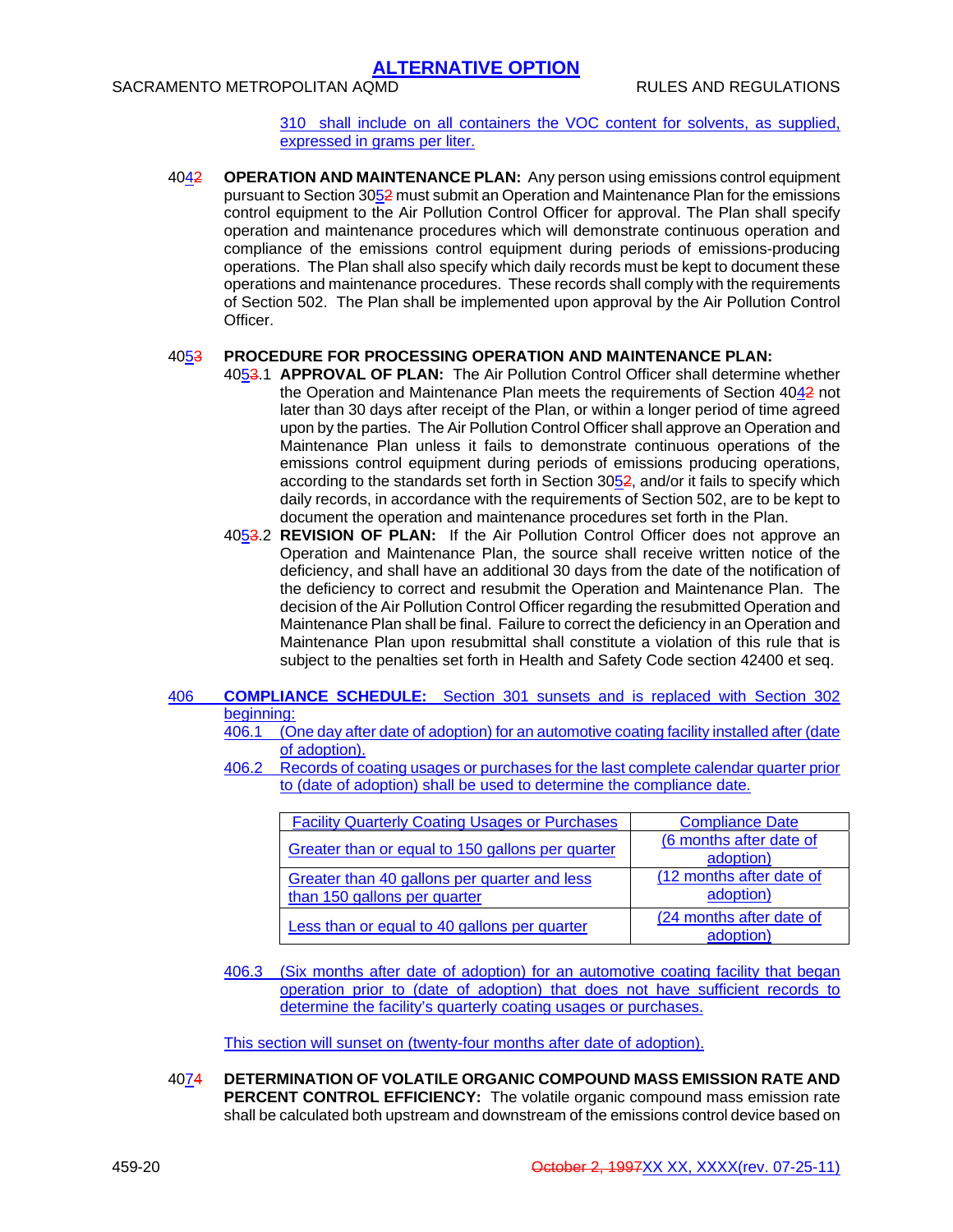## SACRAMENTO METROPOLITAN AQMD **RULES AND REGULATIONS**

the respective volatile organic compound mass concentration and volumetric flowrate, pursuant to Section 5043.4 and the following equation:

$$
M = (Q)(C)(60 \text{ min/hr})
$$

Where:  $M = \frac{4 \text{Vol}}{\text{Area}}$  wolatile organic compound mass emission rate, in lb/hr.  $Q =$  the volumetric flowrate of the exhaust stack, in scfm.  $C =$  the volatile organic compound mass concentration, in lb/scf, as measured by EPA Method 25 determined pursuant to the test methods in Section 504.4.

The percent control efficiency is calculated as follows:

$$
\%CE = \frac{M_U - M_D}{M_U} \times 100
$$

| Where: CE | $\mathbf{r} = \mathbf{r}$ | control efficiency.                                    |
|-----------|---------------------------|--------------------------------------------------------|
| Mu        | $=$                       | the upstream volatile organic compound mass emission   |
|           |                           | rate, in lb/hr.                                        |
| M∩        | $=$                       | the downstream volatile organic compound mass emission |
|           |                           | rate, in lb/hr.                                        |

4085 **DETERMINATION OF OVERALL SYSTEM EFFICIENCY:** The overall system efficiency shall be determined using the following equation:

$$
E = CE \times K
$$

| Where: E | $=$ | Overall system control efficiency                          |
|----------|-----|------------------------------------------------------------|
| CЕ       | $=$ | Control efficiency as determined pursuant to Section 40764 |
|          | $=$ | Collection efficiency as determined in Section 5043.5.     |

4096 **DETERMINATION OF VOLATILE ORGANIC COMPOUNDS REGULATORY CONTENT OF A COATING, LESS WATER AND EXEMPT COMPOUNDS (VOC REGULATORY):** The volume of coating material is defined as the volume of the original coating plus any volatile organic compound-containing Mmaterial added to the original coating. The weight of volatile organic compounds per combined volume of volatile organic compounds and coating solids shall be calculated by the following equation:

$$
G1 = \frac{W_V - W_W - W_{ec}}{V_m - V_W - V_{ec}}
$$

- Where:  $G1 =$  Regulatory content Wweight of volatile organic compounds per total volume of coating, less water and exempt compounds, in grams per liter
	- $Wv =$  Weight of volatile  $\frac{1}{2}$  compounds including any volatile materials added to the original coating supplied by the manufacturer, in grams
	- $WW =$  Weight of water, in grams
	- Wec = Weight of exempt compounds as defined in Section 23024, in grams
	- $Vm = Volume$  of coating material, in liters
	- $Vw = V$ olume of water, in liters
	- Vec  $=$  Volume of exempt compounds as defined in Section 23024, in liters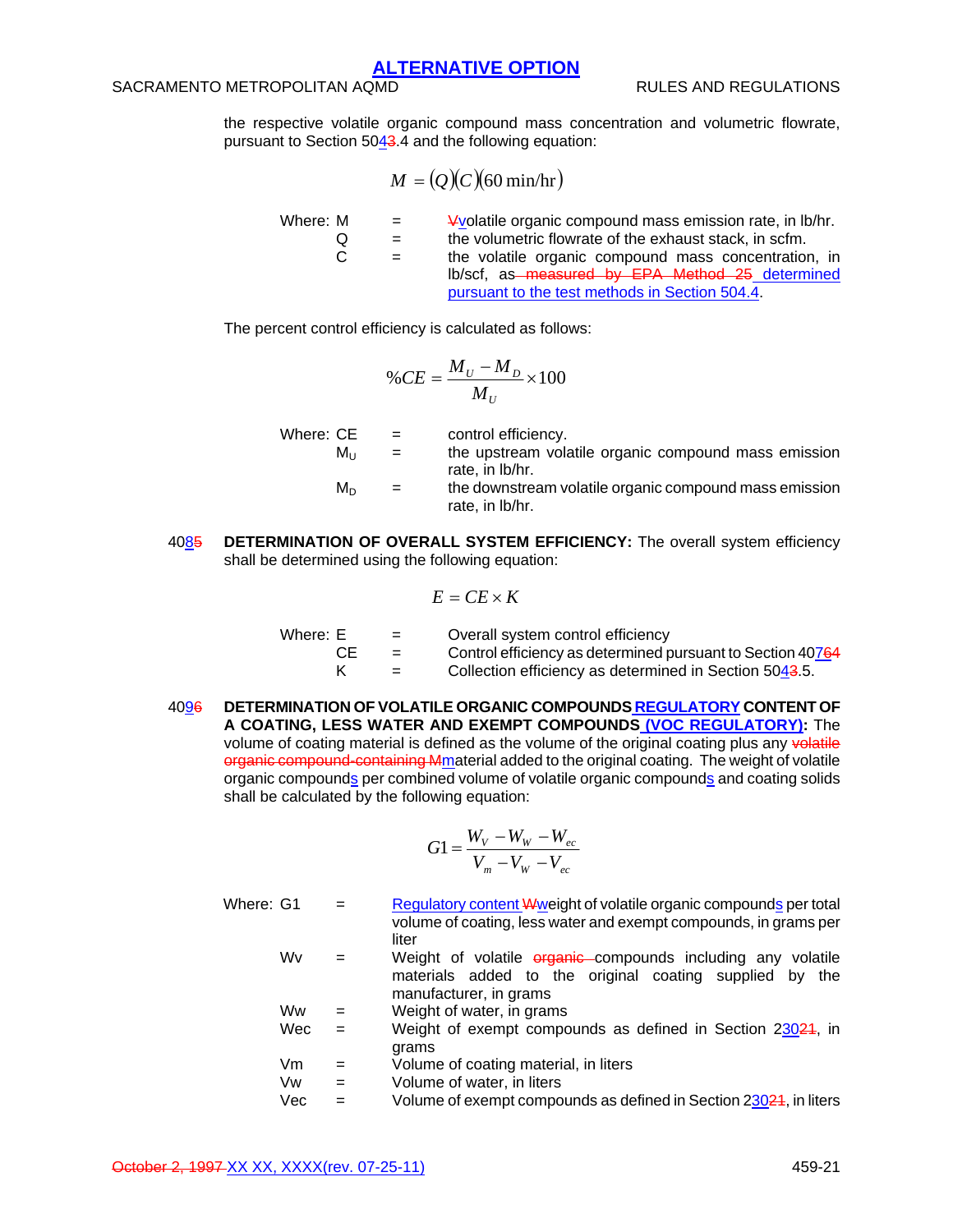## SACRAMENTO METROPOLITAN AQMD **RULES AND REGULATIONS**

410 **DETERMINATION OF VOLATILE ORGANIC COMPOUNDS ACTUAL CONTENT OF A COATING (VOC ACTUAL):** The volume of coating material is defined as the volume of the original coating plus any material added to the original coating. The weight of volatile organic compounds per total volume of coating shall be calculated by the following equation:

$$
G2 = \frac{W_V - W_W - W_{ec}}{V_m}
$$

| Where: G2 |            | $=$ | Actual content weight of volatile organic compounds per total       |
|-----------|------------|-----|---------------------------------------------------------------------|
|           |            |     | volume of coating, in grams per liter                               |
|           | Wv         | $=$ | Weight of volatile compounds including any volatile materials added |
|           |            |     | to the original coating supplied by the manufacturer, in grams      |
|           | Ww         | $=$ | Weight of water, in grams                                           |
|           | <b>Wec</b> |     | Weight of exempt compounds as defined in Section 230, in grams      |
|           | Vm         | $=$ | Volume of coating material, in liters                               |

### 41107 **DETERMINATION OF VOLATILE ORGANIC COMPOUNDS ACTUAL CONTENT OF COATING REMOVERS (STRIPPERS), SURFACE PREPARATION, AND SOLVENTSCLEANUP MATERIALS AND TEMPORARY PROTECTIVE COATINGS:** The volume of material is defined as the Vvolume of the original material, plus any volatile organic compound-containing material added to the original material. The weight of volatile organic compound per total volume of material added to the original material. The weight of volatile organic compounds per total volume of material shall be calculated by the following equation:

$$
G3 = \frac{W_V - W_W - W_{ec}}{V_m}
$$

| Where: G32 | $=$ | Weight of volatile organic compound per total volume of material, in<br>grams per liter |
|------------|-----|-----------------------------------------------------------------------------------------|
|            |     |                                                                                         |
| Wv         | $=$ | Weight of volatile <i>erganic</i> compounds, in grams                                   |
| Ww         | $=$ | Weight of water, in grams                                                               |
| Wec        | $=$ | Weight of exempt compounds as defined in Section 23024, in                              |
|            |     | grams                                                                                   |
| Vm         |     | Volume of material, in liters                                                           |
|            |     |                                                                                         |

### **500 MONITORING AND RECORDS**

- 501 **SALES RECORDS:** Any person selling, at a point of sale located within the District, coatings, coating removers (strippers), surface preparation or cleanup materials, which are subject to this rule, shall maintain the following records for credit account and cash sales on-site for a continuous three-year period, and make such records available on request to the Air Pollution Control Officer:
- 501.1 The business name, street address, phone number, and any of the following:
- **Business license number:**
- State Board of Equalization resale number of the auto body shop;
- **Drivers license number of the customer; or**
- A State photo ID number of the customer.
- This information may be supplied via the sales account, provided that the information is contained under the account.
- 501.2 The volume and type of surface preparation, coating remover (stripper), cleanup material and coating sold, including, but not limited to thinners, reducers, hardeners, retarders and catalysts. Material type by name/code/manufacturer and the appropriate category as designated by the coating categories in Sections 301,307 and 308, as applicable.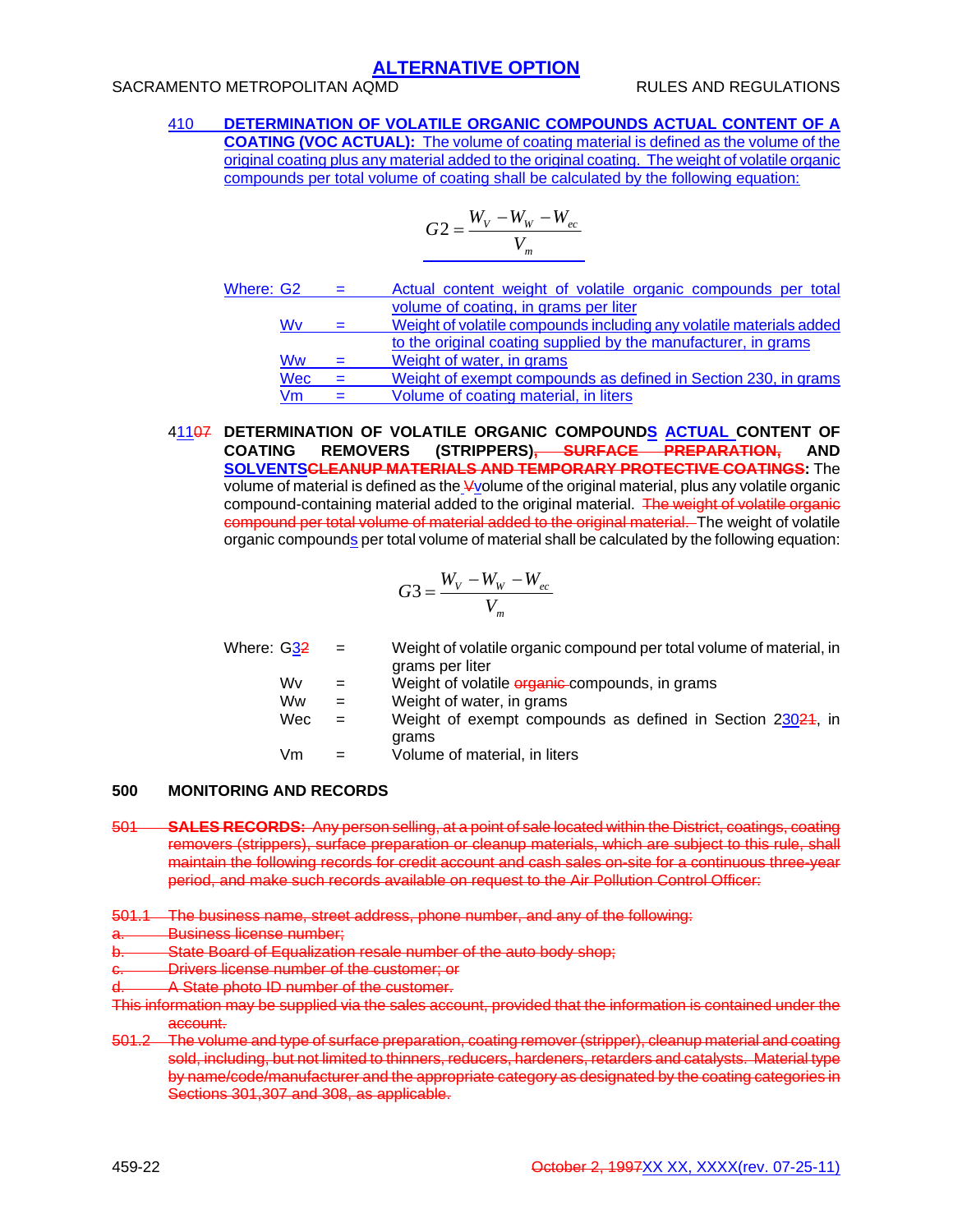- 501.3 The volatile organic compound content of the surface preparation, coating remover (stripper), cleanup material and coating sold, on an as-applied (ready to spray) basis according to the manufacturer's recommended mix ratios.
- 501.4 The date of sale and the point of use of the coating, coating remover (stripper), and cleanup material sold.
	- 501 **RECORDKEEPING FOR PROHIBITION OF SALE OR MANUFACTURE:** Any person claiming a prohibition of sale exception shall keep a detailed log on site, and make it available to the Air Pollution Control Officer immediately upon request, of each automotive coating component and automotive coating manufactured, blended, repackaged for sale, supplied, sold, offered for sale, or distributed showing:
		- 501.1 The quantity manufactured, blended, repackaged for sale, supplied, sold, offered for sale, or distributed including size and number of containers.
		- 501.2 The volatile organic compound regulatory content for coatings as defined in Section 409.
		- 501.3 The volatile organic compound actual content for coatings as defined in Section 410.
		- 501.4 To whom they were supplied, sold, offered for sale, or distributed, or for whom they were manufactured, blended, or repackaged for sale including the name, address, phone number, retail tax license number, and valid district permit number (if a permit is required).
		- 501.5 The specific exception being utilized under Section 308.2.
	- 502 **RECORDKEEPING FOR END USERS:** In addition to any applicable recordkeeping requirements of either Rule 202, New Source Review, Rule 209, Limiting Potential to Emit, or any other District rule which may be applicable, any person subject to this rule shall maintain the following records on -site and make such records available immediately upon request to the Air Pollution Control Officer:
		- 502.1 **LIST OF COATINGS:** This section will sunset on (twenty-four months after date of adoption). For automotive coating facilities subject to the requirements of Section 301, Aa list shall be maintained of currently used coatings, coating removers (strippers), surface preparation materials, solventseleanup materials and other volatile organic compound-containing materials including, but not limited to thinners, reducers, hardeners, retarders and catalysts. The list shall contain all such materials that are currently used and stored on-site and shall include the following information:
			- a. The material type by name/code/manufacturer and the appropriate category as designated by the coating categories in Sections 301, 310307, and 311308, as applicable.
			- b. The volatile organic compound content of the material as applied. Volatile organic compound content, as applied, as reported by the vendor, pursuant to Section 401, is acceptable.
			- c. The actual mixing ratio used for the material, as applied.
			- d. Identification of each material type exceeding the volatile organic compound limits specified in Sections 301, 310307, and 311308.
		- 502.2 **LIST OF MATERIALS:** For automotive coating facilities subject to the requirements of Section 302, a current list shall be maintained of all coatings and solvents used that are subject to this rule. This list shall include the following information for each coating and solvent:
			- a. The material name and manufacturer.
			- b. The application method used.
			- c. The coating type as designated by the coating categories in Section 302 and mix ratio specific to the coating.
			- d. VOC actual content for coatings and VOC regulatory content for coatings, as applied, or VOC content for solvents.
			- Identification of the material as a coating or solvent.
		- 502.32 **PRODUCT INFORMATION SHEET:** This section will sunset on (twenty-four months after date of adoption). For automotive coating facilities subject to the requirements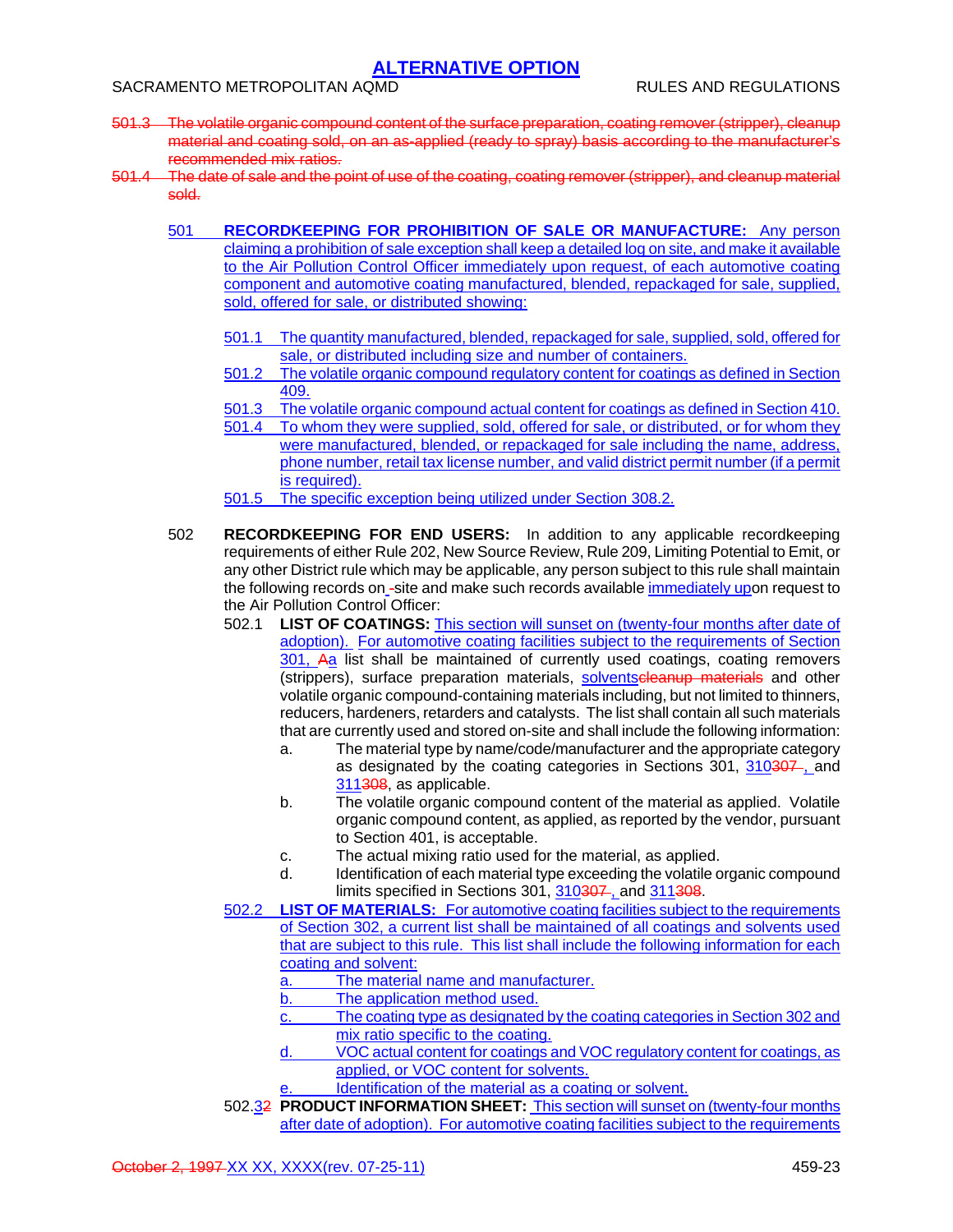## SACRAMENTO METROPOLITAN AQMD RULES AND REGULATIONS

of Section 301, Aa data sheet applicable to each material type shall be maintained on-site and made available to the Air Pollution Control Officer on request. The data sheet shall be made available by the vendor to the end user, pursuant to Section 401, and shall include the following information:

- a. **For coatings, as specified in Section 301:** the name/code/manufacturer and maximum volatile organic compound content of the material, as applied, after any mixing or thinning as recommended by the manufacturer. Volatile organic compound content shall be displayed as grams of volatile organic compound per liter of coating (or pounds of volatile organic compound per gallon), excluding water and exempt compounds, pursuant to Section 4096.
- b. **For surface preparation materials, solventscleanup materials, and coating removers (strippers), as specified in Sections 310.5, 310.3,7 and 31108, and temporary protective coatings as specified in Section 301:** The name/code/manufacturer and maximum volatile organic compound content of the material, as applied, after any mixing or thinning as recommended by the manufacturer. Volatile organic compound content shall be displayed as grams of volatile organic compound per liter of coating (or pounds of volatile organic compound per gallon), including water and exempt compounds, pursuant to Section 4107 for temporary protective coatings and Section 411 for all other materials.
- c. **For all as specified in Sections 502.32(a) and 502.32(b):** Recommendations regarding thinning, reducing, or mixing with any volatile organic compound containing material, as defined in Section 27353.
- d. **For all as specified in Sections 502.32(a) and 502.32(b):** Volatile organic compound content may be calculated using product formulation data, or may be determined using the test method in Section 5043.1.
- 502.4 **PRODUCT DATA SHEET:** For automotive coating facilities subject to the requirements of Section 302, for each individual automotive coating or automotive coating component, coating remover (stripper), solvent, or ready to spray mixture, a data sheet shall be maintained on site. The data sheet shall comply with the requirements of Section 402.
- 502.53 **RECORDS OF USAGE:** This section will sunset on (twenty-four months after date of adoption). For automotive coating facilities subject to the requirements of Section 301, Aany person using materials subject to this rule shall update and maintain the following records on site:
	- a. Monthly:
		- 1. Records of total applied volume (including thinners, reducers, hardeners, retarders and catalysts) for each coating, coating remover (stripper), surface preparation material and solventeleanup material, specified by category as listed in Sections 301, 310307, and 311308.
		- 2. The method of application, specified by category as listed in Sections 301, 310307, and 311308, including a designation for touch-up operations, as applicable.
		- 3. Records of total applied volume (including thinners, reducers, hardeners, retarders and catalysts of precoat and primer surfacer used in conjunction with precoat to demonstrate compliance with Section 3130
		- 4. Records of total applied volume (including thinners, reducers, hardeners, retarders and catalysts) of each category of specialty coating used to demonstrate compliance with Section 31209.
		- 5. Notwithstanding the requirements of Sections 502.53.a.1., 502.53.a.3., and 502.53.a.4, if total applied volume records are not maintained then all of the following records shall be maintained.
			- i) Beginning inventory. This shall include the number of coating containers , the capacity of each container (e.g., quarts), and the category of coating as specified in Section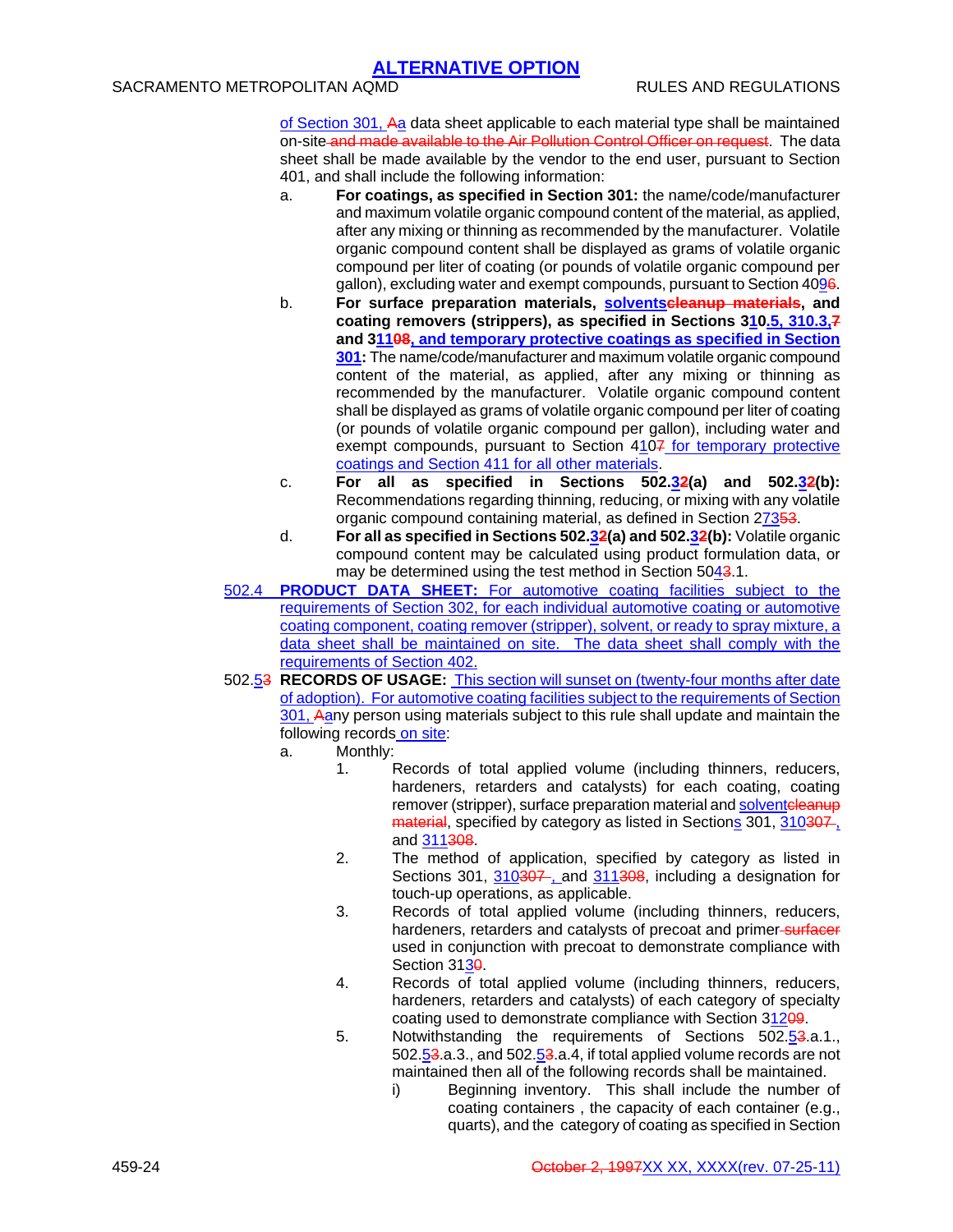301, 310307, or 311308 of the coating stored in each container (e.g., primer, primer, sealer). A partially filled container shall be counted as a full container;

- ii) Purchase invoices;
- iii) Amount of manifested waste. If there is a monthly record of the manifested waste, then a percentage of the total manifested waste shall be allocated to each coating category based on the usage rate for that coating category during the reporting period. If there is not a monthly record of the manifested waste, then the amount of manifested waste shall be zero; and
- iv) Ending inventory. This shall be the number of remaining coating containers, the capacity of each container (e.g., quarts), and the category of coating as specified in Sections 301, 310307, or 311308 of the coating stored in each container (e.g., primer, primer sealer). A partially filled container shall be counted as a full container
- b. Daily:
	- 1. If utility bodies are coated, record of the number of utility bodies coated,
	- 2. If, pursuant to Section  $3052$ , an emission control device is used as a means of complying with this rule, records of the material type by name/code/manufacturer and the total applied volume of each material.
	- 3. For non-compliant coatings, coating removers (strippers), surface preparation materials and solventscleanup materials, records regarding the use, including the lack of use, of each material type by name/code/manufacturer and the total applied volume of each material.
- 502.6 **PURCHASE AND USAGE RECORDS:** For automotive coating facilities subject to the requirements of Section 302, the following purchase and usage records shall be maintained on site:
	- a. Monthly purchase records identifying the coating type (as listed in Section 302), name/code/manufacturer, and purchased volume of each material.
	- b. If, pursuant to Section 305, an emission control device is used as a means of compliance with this rule, daily records identifying the coating type (as listed in Section 302), name/code/manufacturer, and the total applied volume of each material.
	- c. For coatings containing tertiary butyl acetate, monthly records regarding use, including name/code/manufacturer of the coating and content of tertiary butyl acetate contained in each coating.
- 5023.4 **DURATION OF RECORDS:** Such records All records required by this rule shall be maintained on -site for a continuous three-year period.

### 5034 **TEST METHODS**

- 5034.1 **DETERMINATION OF VOLATILE ORGANIC COMPOUND CONTENT:** Volatile organic compounds content of coatings shall be determined in accordance with EPA Method 24 and Section 236 of this rule as applicable. VOC content of surface preparation and cleanup materials shall be determined in accordance with EPA Method 24. Volatile organic compound content of coatings, coating removers (strippers), and surface preparation and solventscleanup material shall be determined using EPA Reference Method 24 and Sections 4096, 40107, 411, and 5043.3 of this rule.
- 5034.2 **DETERMINATION OF ACID CONTENT:** The weight percent acid in a pretreatment coatingwash primer shall be determined in accordance with ASTM D-1613-06,